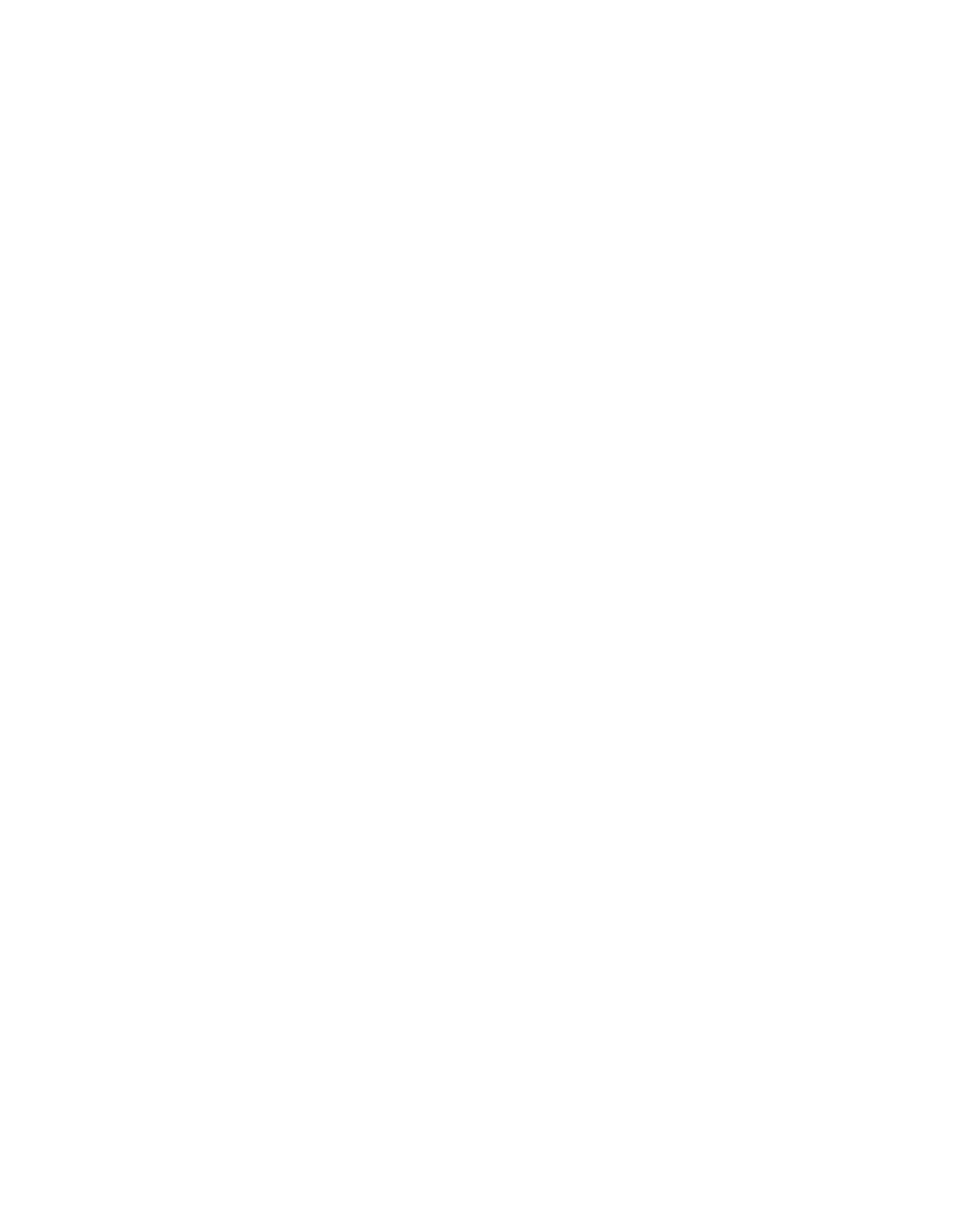# Leaving Some Behind: What Happens When Workers Get Sick

by Tyler Meredith and Colin Chia<sup>1</sup>

# Introduction

How is Canada doing in supporting the employment and income needs of workers and families when they experience a major health issue? As Canada's workforce ages and policy-makers strive towards a more inclusive labour market it is important to consider how employers and public policy support individuals through different periods of life involving challenges related to health and care. To address these issues the Institute for Research on Public Policy convened a roundtable in Ottawa on June 17, 2015, with representatives from government, academia, business, labour and health.<sup>2</sup> That discussion and this paper focus attention on issues at two levels:

- 1. How effectively Canada's broad array of job protection, sickness insurance, and employment and income support programs are designed to help individuals and families deal with a major health shock; and
- 2. How these various programs address the specific needs of populations with episodic, chronic or intermittent illnesses and diseases.

This work has made clear the need for a comprehensive re-examination of how Canadians are able to balance work and income during periods of receiving or giving care. Indeed, the time is right for such an examination. The recent enhancement of the Compassionate Care Benefit (CCB) as announced in the 2015 federal budget opens an important discussion about how care needs are accommodated in labour law and income support systems. This should be a starting point for governments and stakeholders to look at the holistic needs of families, including both those who are sick and those who deliver care, and under what circumstances additional support may be needed.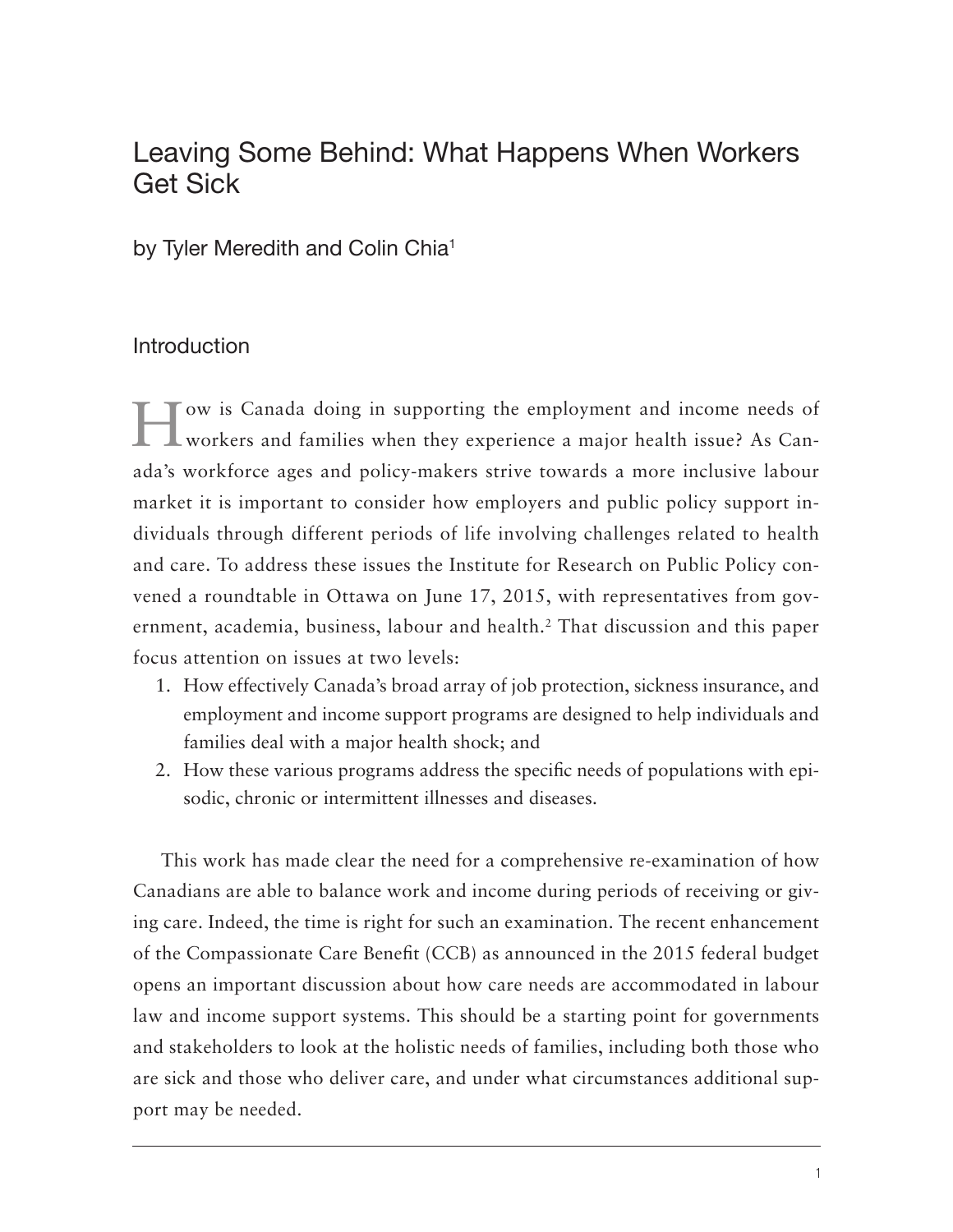To that end, this paper provides context and analysis to help guide future research and policy analysis in this area. It briefly reviews the state of knowledge in Canada, summarizes key points of discussion during the roundtable<sup>3</sup> and puts forward initial recommendations for governments and stakeholders.

## Definition and Context

The focus of the roundtable and, thus, this paper, is on what happens to individuals<br>who are employed and subsequently become sick as a result of a health condition acquired outside of the workplace. Individuals whose illness or injury arises due to a health event within the workplace (and are covered as part of workers' compensation / occupational health and safety programs), or who have an illness or disability but do not have prior work experience, are not discussed in the context of this project. While there are important points of overlap at both research and policy levels with the needs and challenges of these two groups, this project focuses on the broadly defined risk of illness or disability that all working Canadians face.

How a health condition presents itself in the context of work can take on many different forms, and operate across several different dimensions of time and severity. Most Canadians who fall sick will experience a condition that lasts only a very short period of time and simply require a leave of absence in order to get well. In other cases, the illness or disability may be episodic or progressive, and require either recurring or permanent accommodation.

The typology described in figure 1 is an important starting point for this discussion. Often policies and programs targeted at income or employment support focus narrowly on "disability", assuming a health condition that is either continuous or progresses linearly through time (Furrie 2010). The Disability Tax Credit, for example, requires that eligible individuals face "marked restrictions" in daily living or work activities at least 90 percent of the time.

Given limitations in data and inconsistencies in definitions between health and social surveys, it is difficult to know exactly how many working Canadians transition into or out of each of the health states described in figure 1. While we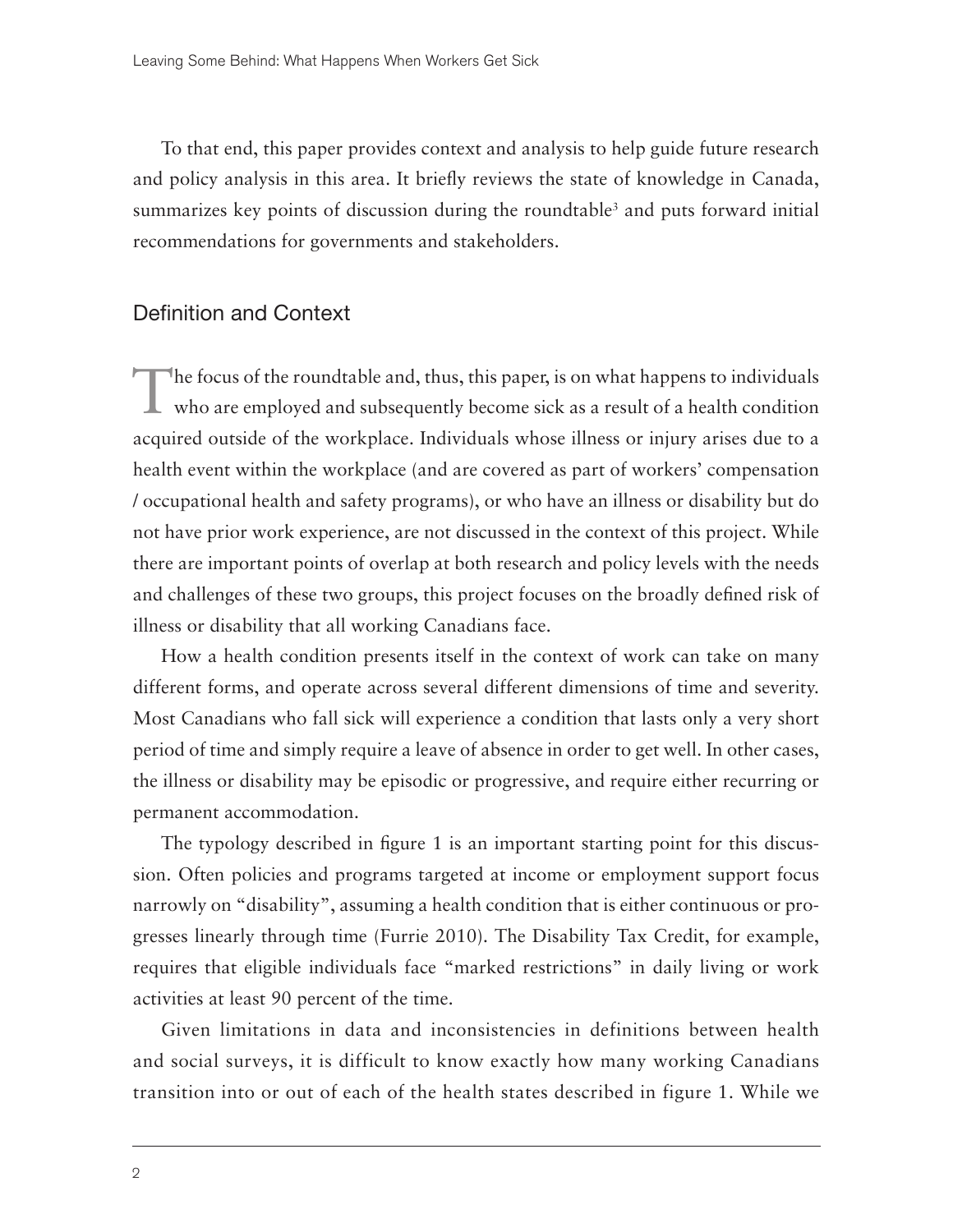

FIGURE 1. A TYPOLOGY OF WORKING CANADIANS WHOSE HEALTH STATUS CHANGES

Source: Furrie (2015)

are still missing a comprehensive snapshot of the population, various points of data suggest that a broad cross-section of Canadians go through one or more of these events over the course of life. Looking just at the population with episodic conditions, for example, Furrie estimates that at least 1.2 million working-age Canadians in 2012 reported one or more of the twenty conditions within this category (Appendix C). This group represented slightly more than half of the 2.3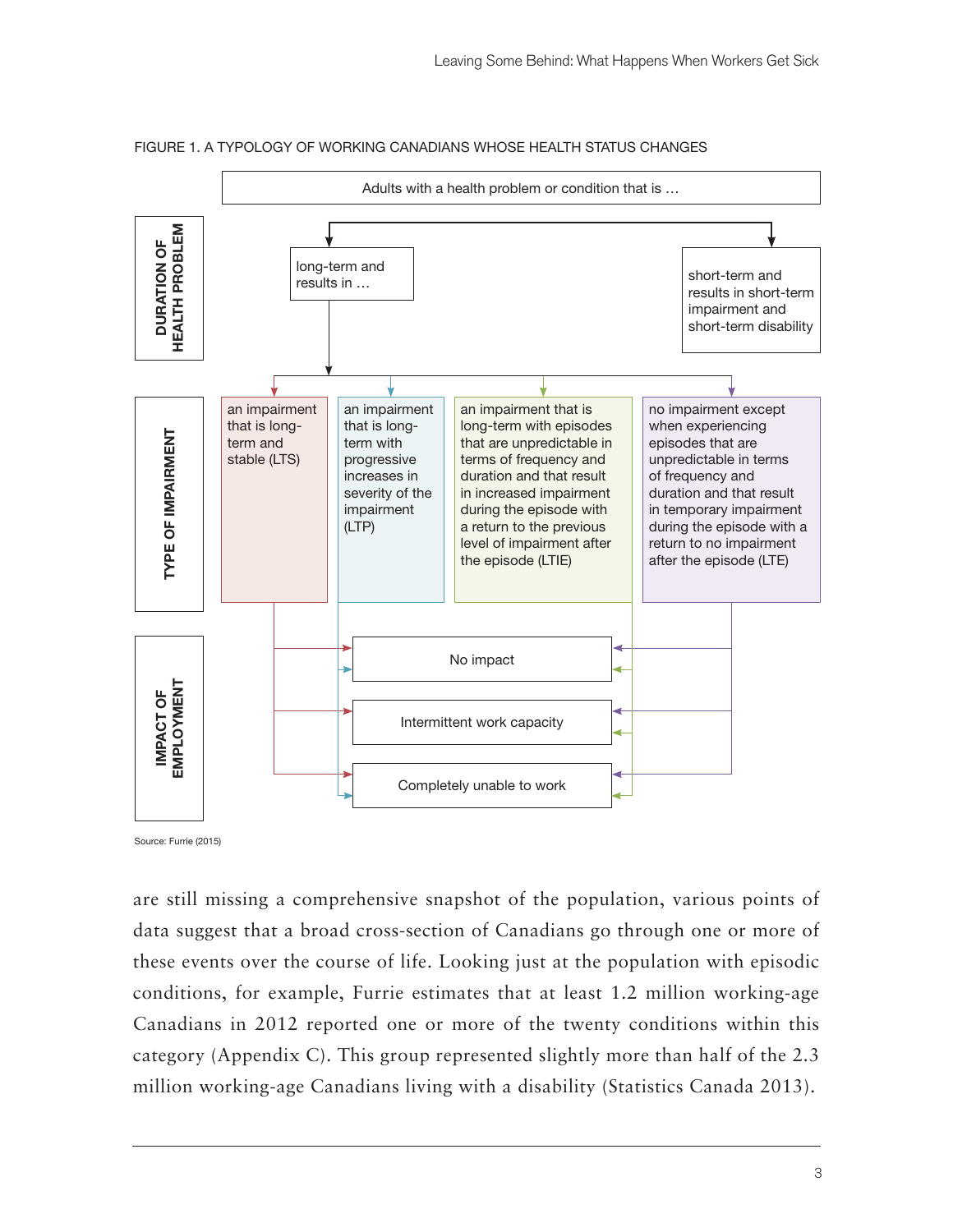# Why This Matters

Each year, about six percent of the Canadian workforce adjust their work status for some length of time in order to deal with a health condition. This can include either formally leaving a job, being absent from work for an extended period of time or taking part-time work in order to accommodate a reduced work schedule (figure 2). About 10 percent of people leaving their jobs in 2014, approximately 123,000 people, did so because of personal illness or disability, and 95,000 of these left the labour force entirely.4 This illustrates the extent to which illness can result in an extended and sometimes permanent separation from work.

Even as rates of labour market adjustment have stabilized in recent years, after growing rapidly between the late 1990s and mid 2000s, expenditures on sickness and disability income benefits have continued to grow above the rate of inflation. Between 2005 and 2010, spending by both public and private sources grew by 23 percent, to a total of approximately \$29 billion a year (Stapleton 2013). While this figure includes a portion of expenditures beyond the scope of this paper (workers compensation, vet-



FIGURE 2. ABSENCE AND WORK ADJUSTMENT RATES DUE TO PERSONAL ILLNESS OR DISABILITY

Source: Calculations by authors, CANSIM tables 279-0029, 282-0014, 282-0217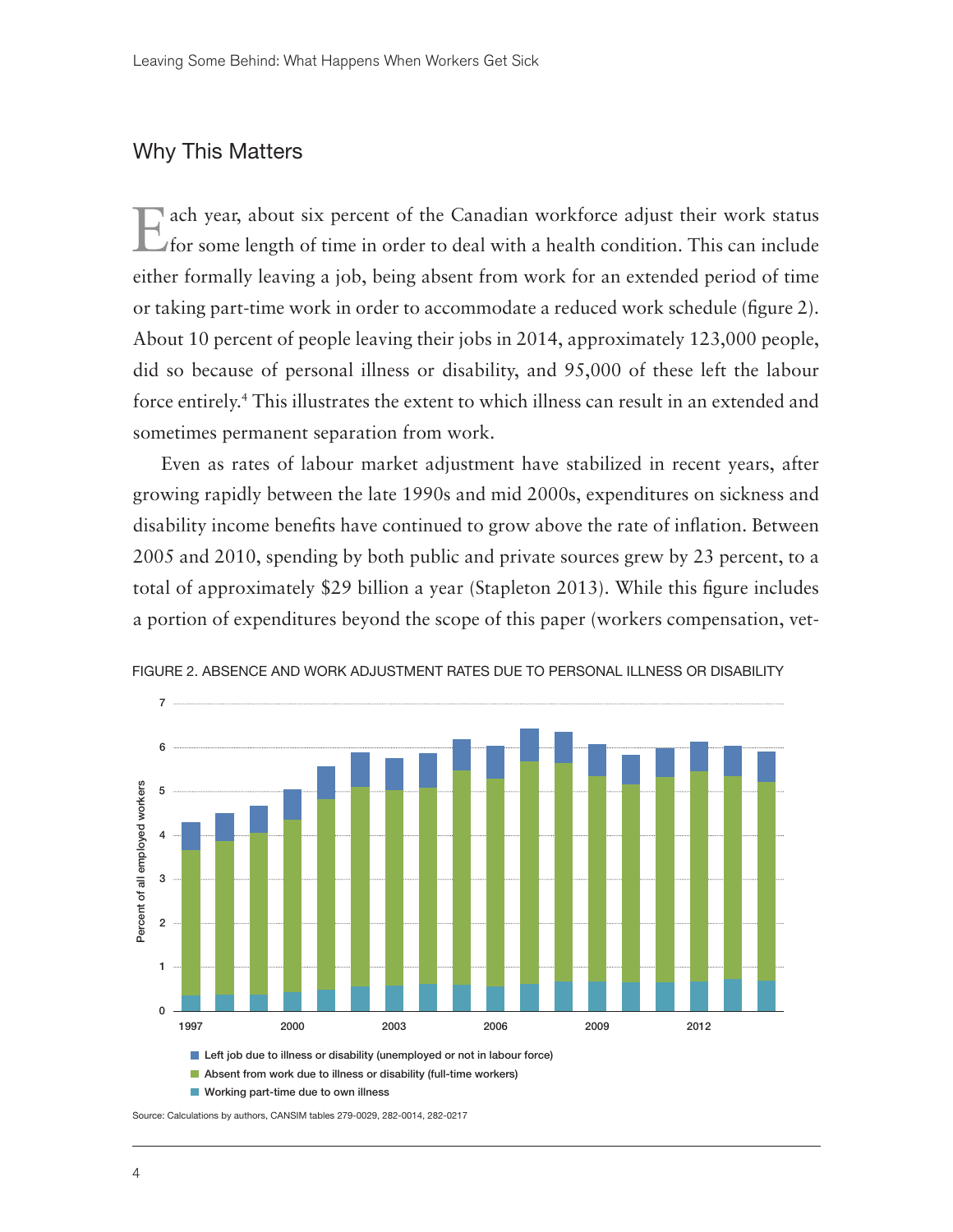erans benefits and some portion of provincial social assistance payments to those with no prior work experience) its magnitude and continued growth reinforce the need for effective accommodation. Helping individuals dealing with a sickness or a disability find, retain and return to work as soon as possible is important for everyone.

These data points, however, only tell us about aggregate spending. They do not give us any indication about the level of income replacement these benefits actually provide during a period of sickness or disability. How large is the decline in consumption possibilities within households? As discussed later on in the paper, there is some evidence this decline in earnings can indeed be dramatic and is not effectively compensated by the current system.

In economic terms, it is also important to note that absences from and changes in work capacity represent lost productivity for employers. Quantifying the economic cost of all the potential adjustments in work status related to one's health is a challenging task due to differences in what is measured in and how leaves are classified between studies. As with overall expenditures related to income benefits, the indirect costs to employers are also significant. Looking only at the absenteeism component shown in figure 2, a very rough calculation would suggest a cost to employers of \$13.7 billion in 2012, comprising either foregone productivity or replacement labour.<sup>5</sup>

# Cost and incidence of illnesses affecting working-age population likely to rise in the future

Projected changes in demography and population health suggest these costs will continue to rise in the future. While active disability management, health promotion and wellness programs can improve prevention somewhat, sickness and disability incidence are still likely to increase naturally as the workforce ages and as certain chronic and episodic conditions become more prevalent and/or more severe across generations (Poschmann and Chatur 2013; PHAC 2014). For example, recent estimates from a four-year study co-managed by the Neurological Health Charities Canada and the Public Health Agency of Canada (*Mapping Connections*) suggest that the annual economic cost associated with the seven major neurological health conditions will rise from \$7.3 to \$8.2 billion per year over the next two decades (Bray, et al. 2014). While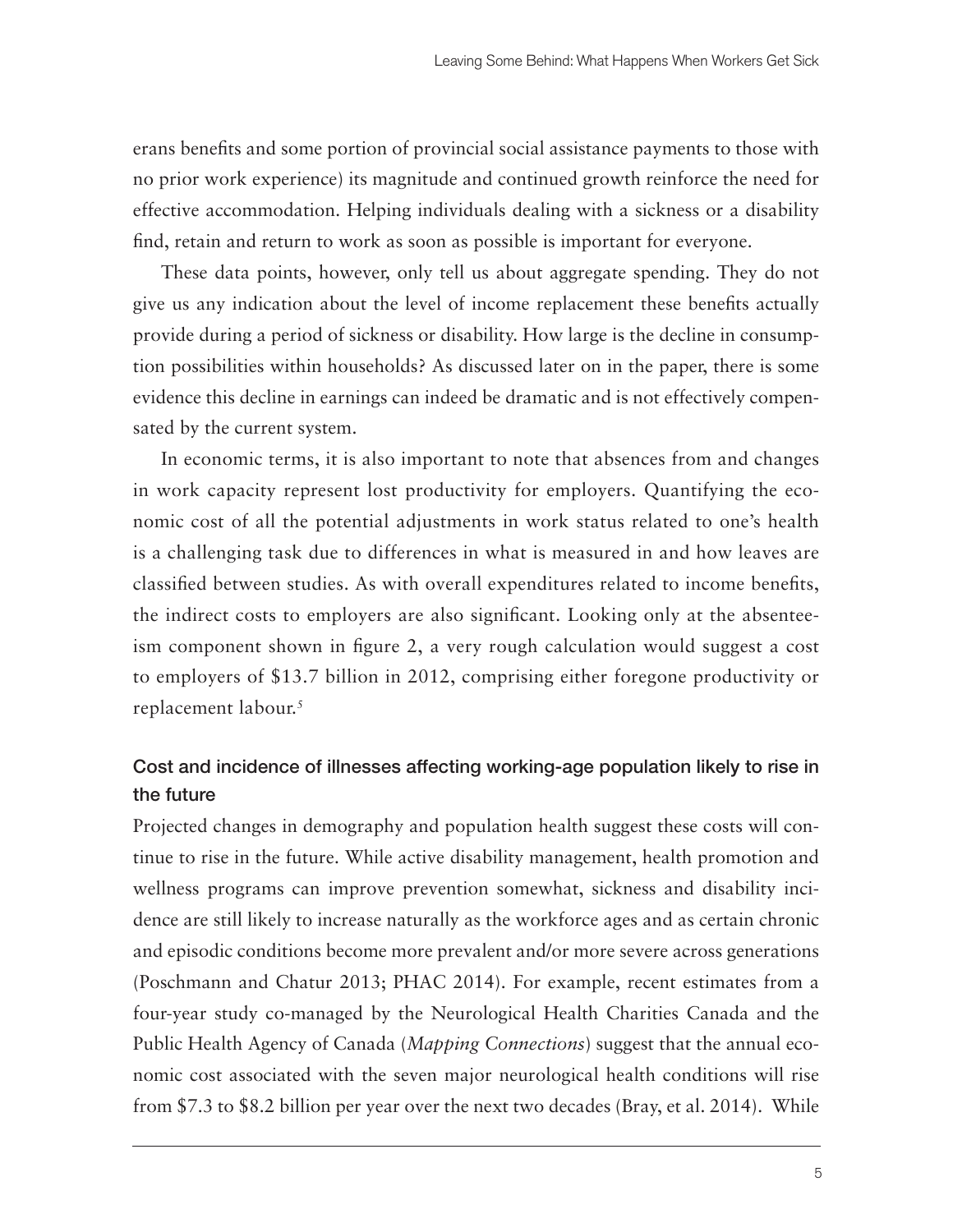this rate of growth is slower than what is expected for real GDP over the period, the forecast rise in nominal costs is still significant. Much of this cost pressure will play out in the workplace.

It is important to emphasize that the figures quoted from the Conference Board as well as the *Mapping Connections* study include the replacement time of both those who are sick as well as those who are giving care, many of whom will also be drawn from the workforce. Just like those who are sick, job protection, flexible work arrangements and income replacement while on leave are critical for helping caregivers balance their work and care responsibilities. In practice, many employers have begun to provide various accommodations to address the rising pressure of care-giving responsibilities among workers (ESDC 2015b). As has been noted by the recent federal Employers Panel for Caregivers, the business case for doing this is potentially strong: taking proactive steps to plan for and address these needs can help to reduce lost productivity and even increase employee loyalty.

## What Happens to Households When Someone Becomes Sick?

At a personal and a household level the impact of a health shock can be significant. Although the research base is still relatively small and disease-specific, a number of recent studies illustrate the profound and long-lasting effects that a health condition has on an individual's long-term income and employment prospects. In the context of families, where decisions about job search, care-giving, and labour market attachment are often made jointly between spouses, these studies also point to the important ripple effects at a household level.

In a forthcoming paper from researchers at the Institute for Work and Health, Tompa, Saunders and Mustard examine how employment earnings change in the years following a major illness or injury. While their sample is restricted to Ontario workers who suffered a workplace-related illness or injury that was considered permanent, the findings are nonetheless instructive about the potential earnings disruption caused by a major health event. Indeed, the authors show that regardless of condition the drop in earnings relative to the individual's injury is disproportionate and extensive (figure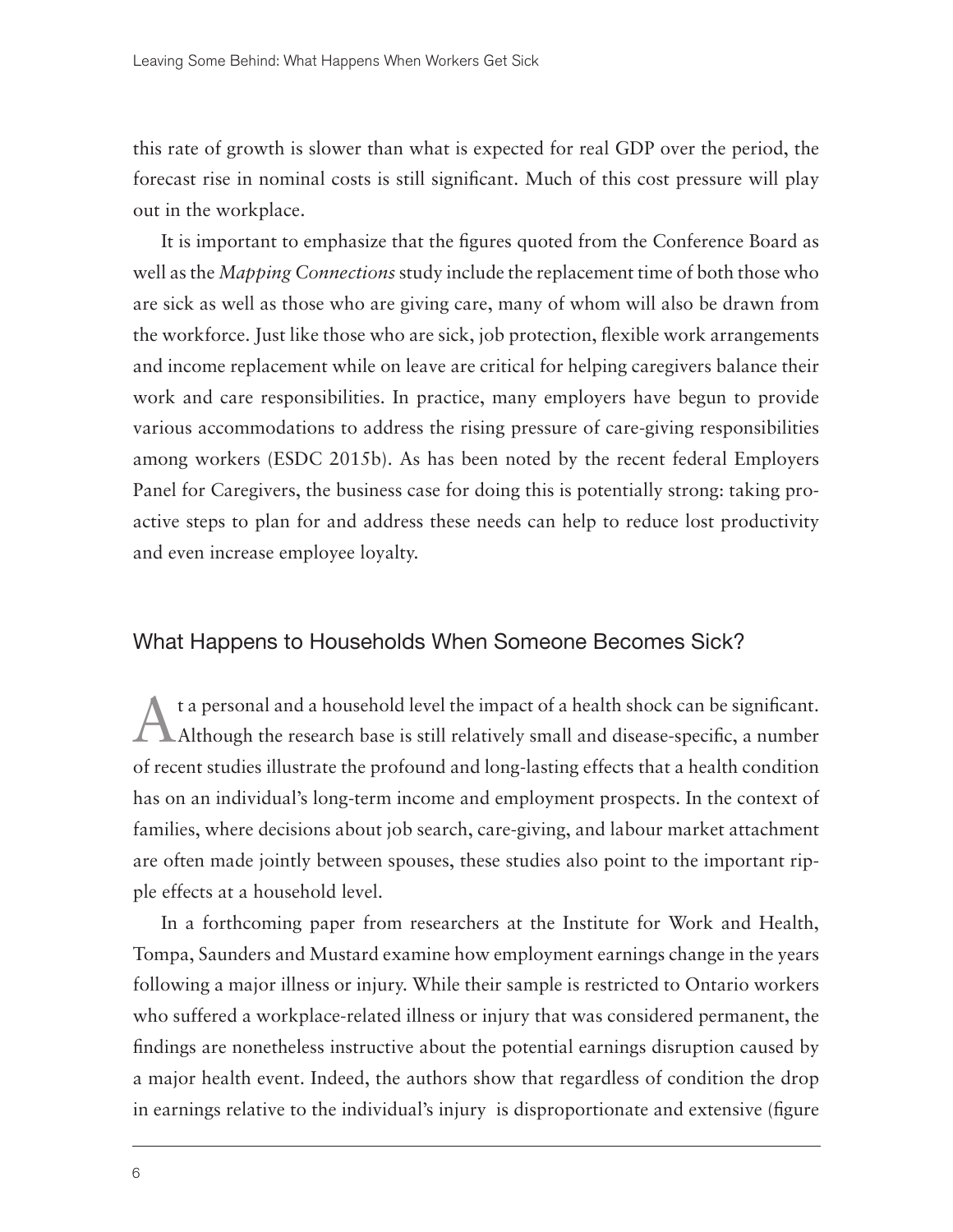3). Among workers whose impairment was assessed as being between 0 and 5 percent of total bodily impairment (e.g. relatively minor impairment), earnings post-injury ranged between 77 and 85 percent of the average of matched uninjured workers who had the same earnings during the four years pre-injury. Earnings losses were even more significant among those with more severe impairments.

A significant question to be resolved is whether these findings are unique to the occupational health and safety system, and whether in the presence of such health conditions employers and workers behave differently than would be the case for illnesses or injuries acquired outside of work. To the extent this phenomenon is comparable to the more general context of illness and disability, this research highlights potentially serious concerns about equity, the way in which return to work is supported and facilitated, and how workers are compensated for lost income.

A 2014 study by Jeon focusing on survivors of cancer finds that in the short-term, people with cancer suffer moderate losses of income (12 percent lower one year after diagnosis) and employment (3 percent lower in the first year) but these effects narrow



FIGURE 3. EARNINGS AND WORK CAPACITY RELATIVE TO PEERS OF ONTARIO WORKERS FOLLOWING A PERMANENT WORK-RELATED IMPAIRMENT (AMONG THOSE SERVED BY WORKERS' COMPENSATION)

Source: Tompa, Saunders and Mustard (forthcoming), preliminary based on roundtable presentation.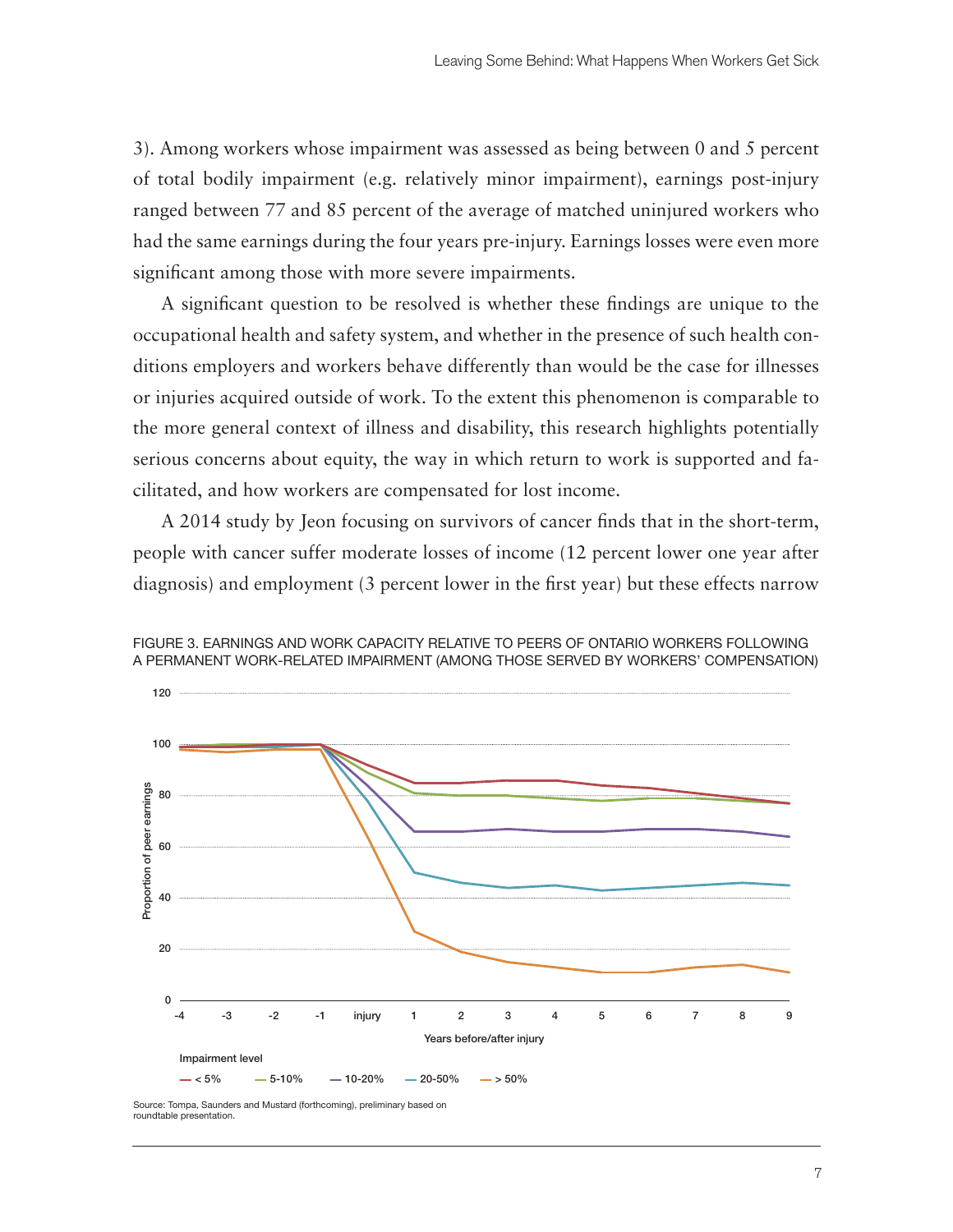over time, particularly if the person is able to continue working. In the long-run, the study notes, "cancer is more likely to affect survivors' work status than their earnings" (Jeon 2014). How generalizable this is to other illnesses is not clear.

On the question of how households cope with a change in health status by one or more earners, Gallipoli and Turner (2011) find persistent effects of disability onset on labour force participation. For example, men (both married and single) who acquire a disability never return to their previous level of work hours, but the drop is greater for those who are single (and therefore lack spousal support).<sup>6</sup> This may suggest that marriage and household formation provide an important shock absorber to the loss of income. The study does not address the effects of income and employment supports, however.

Given the significant findings of these three research studies, many participants in the roundtable reiterated the need for more extensive and better coordinated research between both stakeholders and government. A detailed description of the research priorities identified by the roundtable is presented at the end of the paper.

## The System Today

This section describes the current landscape of employment protection, income re-<br>placement and employment support programs available today to workers when or if they become sick or need to care for someone who is.

## Job protection and leave policies

Sick leave job protection varies considerably within Canada (table 1). With the exception of Prince Edward Island, employers are generally not required to compensate employees during absences related to personal illness or sickness. In terms of the length of time protected by labour law, most jurisdictions which offer protection do so for a period of less than 10 days. Only employees in federally regulated industries or working in Quebec, Saskatchewan and the Yukon are able to take a leave potentially longer than 10 days a year (under certain conditions and coverage restrictions). Alberta, British Columbia and Nunavut have no employment standard related to personal sick leave.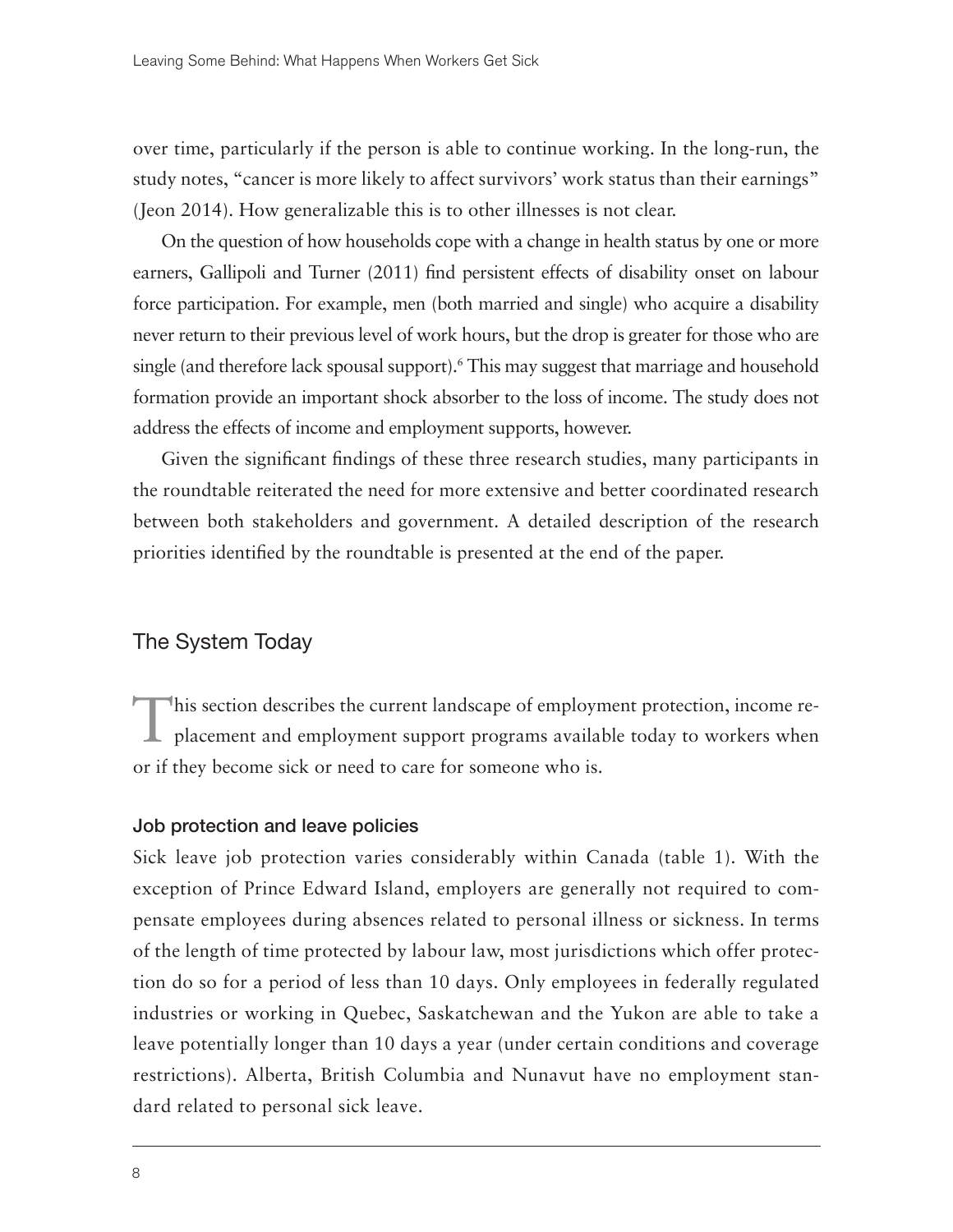| <b>Jurisdiction</b> | Paid / Unpaid | Length of leave (time)<br>(1) | <b>Qualifying period</b><br>(Consecutive time) (1) | <b>Notes</b>                             |
|---------------------|---------------|-------------------------------|----------------------------------------------------|------------------------------------------|
| Federal             | Unpaid        | 17 weeks                      | 90 days                                            |                                          |
| PEI                 | Paid          | 1 day                         | 5 years                                            | Employed by same employer                |
|                     | Unpaid        | 3 days                        | 6 months                                           |                                          |
| <b>NL</b>           | Unpaid        | 7 days                        | 30 days                                            |                                          |
| <b>NS</b>           | Unpaid        | 3 days                        |                                                    |                                          |
| <b>NB</b>           | Unpaid        | 5 days                        | 90 days                                            |                                          |
| QC                  | Unpaid        | 26 weeks                      | 3 months                                           |                                          |
| ON                  | Unpaid        | 10 days                       |                                                    | Limited to firms employing 50<br>or more |
| MВ                  | Unpaid        | 3 days                        | 30 days                                            |                                          |
| <b>SK</b>           | Unpaid        | 12 days                       | 13 weeks                                           | For non-serious illness/injury           |
|                     | Unpaid        | 12 weeks                      | 13 weeks                                           | For serious illness/injury               |
| YK.                 | Unpaid        | 1 day per month               |                                                    |                                          |
| <b>NWT</b>          | Unpaid        | 5 days                        | 30 days                                            |                                          |

#### TABLE 1. SICK LEAVE JOB PROTECTION IN CANADA

Source: Compiled by authors based on provincial employment standards, CIC (2015). Notes: 1. Defined on week or day basis as set out in the respective employment standard.

#### TABLE 2. COMPASSIONATE CARE LEAVE JOB PROTECTION IN CANADA

| <b>Jurisdiction</b> | Length of leave (time) (1) | <b>Qualifying period (Consecutive</b><br>time) $(1)$ | Other relevant leave provisions<br>(per yr) |
|---------------------|----------------------------|------------------------------------------------------|---------------------------------------------|
| Federal             | 8 of 26 weeks              | none                                                 |                                             |
| PEI                 | 8 of 26 weeks              | 6 months                                             | 3 days for family health needs              |
| <b>NL</b>           | 8 of 26 weeks              | 30 days                                              |                                             |
| <b>NS</b>           | 8 of 26 weeks              | 3 months                                             |                                             |
| <b>NB</b>           | 8 of 26 weeks              | none                                                 | 3 days for family health needs              |
| QC                  | 12 weeks out of 12 months  | 3 months                                             | 10 days for family health needs             |
| ON                  | 8 of 26 weeks              | none                                                 | 8 weeks if not at risk of death(2)          |
| <b>MB</b>           | 8 of 26 weeks              | 30 days                                              |                                             |
| <b>SK</b>           | 8 of 26 weeks              | 13 weeks                                             |                                             |
| <b>AB</b>           | 8 of 26 weeks              | 52 weeks                                             |                                             |
| <b>BC</b>           | 8 of 26 weeks              | none                                                 | 5 days family care leave                    |
| <b>YK</b>           | 8 of 26 weeks              | none                                                 |                                             |
| <b>NU</b>           | 8 of 26 weeks              | none                                                 |                                             |
| <b>NWT</b>          | 8 of 26 weeks              | none                                                 |                                             |

Source: Compiled by authors based on provincial employment standards, CIC (2015). Notes: 1. Defined on week or month basis in employment standards legislation. 2. May be "stacked" with the compassionate care leave in a case where the family member's condition is not initially life-threatening but deteriorates.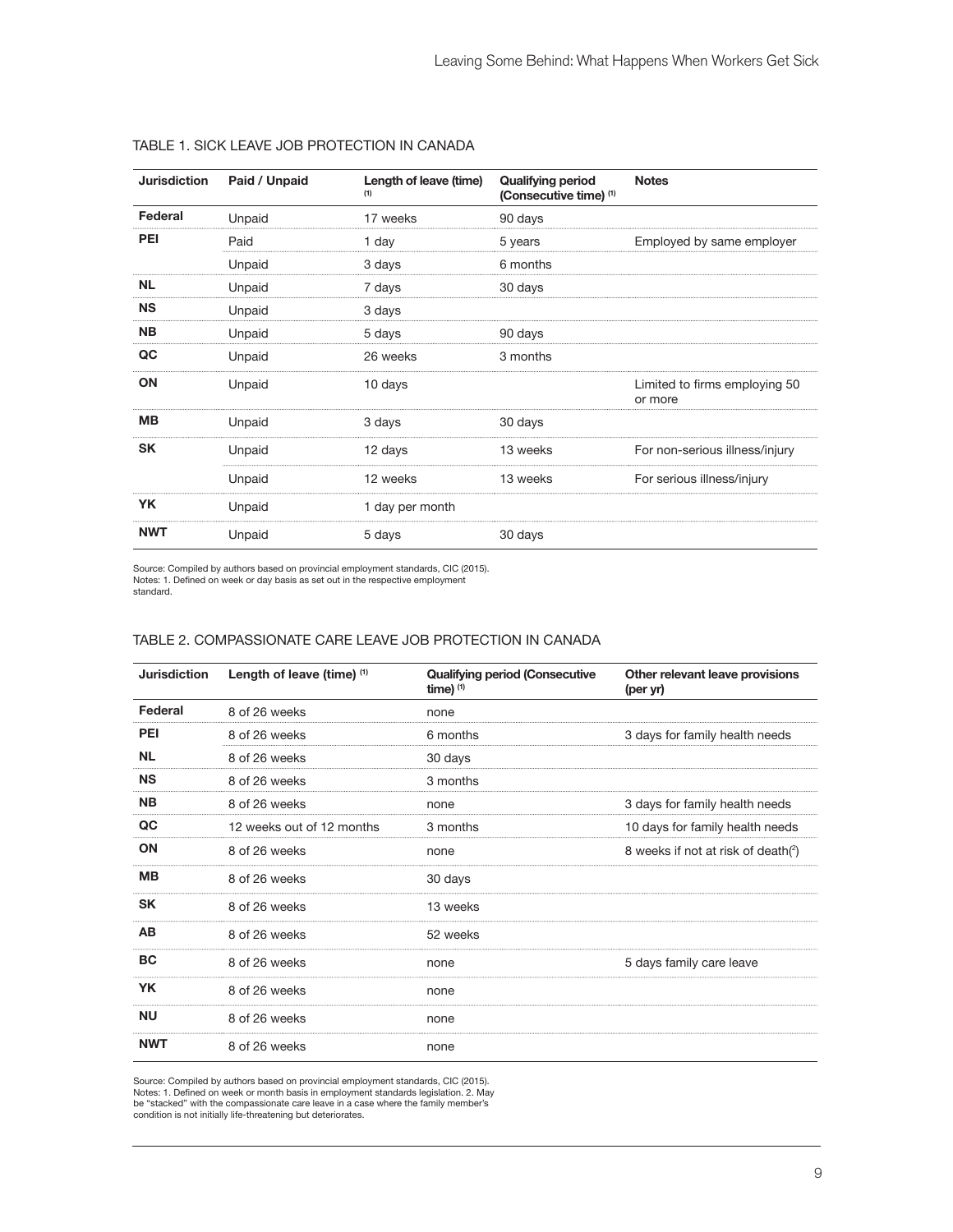Access to compassionate care leave is more standardized. Compassionate care leave allows workers to be absent from work in order to care for a close family member who is critically ill. Although there is some variation with how broadly this is interpreted,7 most jurisdictions have converged on a period of 8 weeks (table 2) if a doctor certifies that a close family member is at significant risk of dying within 26 weeks. This generally mirrors the design of the CCB (which currently lasts for 6 weeks, after a 2 week unpaid waiting period is satisfied), although provinces and territories have yet to amend their employment standards to reflect the upcoming enhancement to the program (the 2015 federal budget proposed to increase the period of benefit duration from 6 to 26 weeks beginning in January 2016). The leave can generally be renewed if the family member continues to be in critical condition after the 26 weeks.

In addition to the minimum expectations set by labour law, approximately 60 percent of Canadian employers offer formal arrangements for paid and unpaid leave from work during the period of an illness or disability (Conference Board 2013b). Among private-sector employers coverage ranges between 50 and 55 percent depending on the type of leave policy (Conference Board 2013b).

How long absences from work last is hard to estimate because of differences between survey data.

Prior research using the Survey of Labour and Income Dynamics estimated that in 2003, workers who were absent from work due to a personal illness or disability for two weeks or more over the course of the year, were away on average 10 weeks (Marshall 2006). Were this representative of the total working-age population today, this would suggest most absences are handled as part of short-term disability (typically defined as lasting up to a period ranging between 17 and 26 weeks).

#### Sickness benefits and disability insurance

Even if they are entitled to take time off to care for themselves or their family, without income support workers will suffer a large reduction in their earnings or may not be able to make full use of the leave available to them. Marshall (2006) notes that access to private disability insurance is one of the most important, job-related predictors of whether a leave will be taken. Non-coverage or delayed entry into short-term disability support is thus a key impediment to taking timely and necessary leave for care.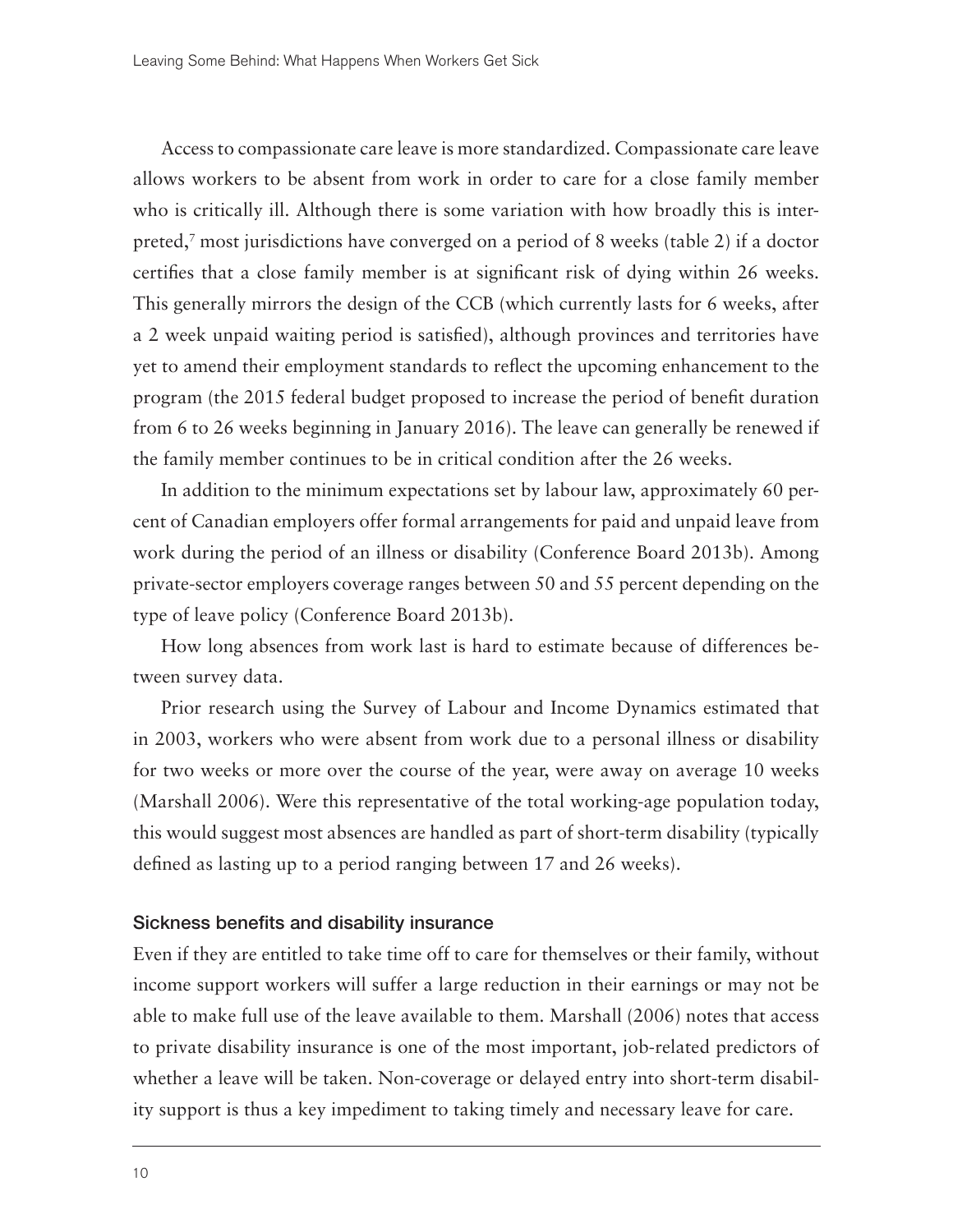Canada's sickness and disability insurance system comprises a number of different, integrated tranches, including a mix of both public and private income support. For the purposes of this discussion we focus exclusively on the role played by direct insurance and income support programs, including private disability insurance coverage, Employment Insurance (EI), social assistance programs and long-term disability (LTD) pensions provided through the Canada and Quebec Pension Plans (CPP-D/QPP-D). Table 3 provides a brief overview of each of the major component programs. Table 4 compares Canada's main short-term disability insurance program — EI sickness benefits — with similar programs in other OECD countries.

Compared to other jurisdictions in the world, Canada's system of sick leave and disability insurance is characterized by a heavier reliance on private coverage, combined with a smaller and less generous public component of mandatory wage insurance (table 4).8 Indeed, in 2010 private insurance carriers paid out greater benefits (\$5.7 billion) to workers on short or long-term disability than Canada's two primary public disability insurance programs combined (\$5.5 billion) (Stapleton 2013).

How a worker transitions between public and private systems, and among the short- and long-term disability components within each, will depend on such factors as: whether an individual has private insurance coverage, the length of withdrawal from work, the severity of impairment, and the level of earnings loss and incapacity to work. Though Canada does not formally mandate private insurance coverage, disability benefits provided within EI are meant to cover short-term insurance as a last resort where employers or individuals do not have their own coverage through a private carrier. In this context, employers who provide disability insurance as part of a group benefits package are assumed to be the first payer and often operate their benefits as part of a stacked unit with public programs. Both the level of income replacement provided and the extent of ancillary services to help facilitate return to work are less generous and less extensive in Canada's public programs than what is provided in the private market.

The transition process that occurs when or if someone exhausts short-term benefits will depend on whether they have private insurance or not, and whether their impairment is significant enough to qualify for a particular benefit program. Unless the impairment is severe enough to automatically qualify for CPP-D or QPP-D, a worker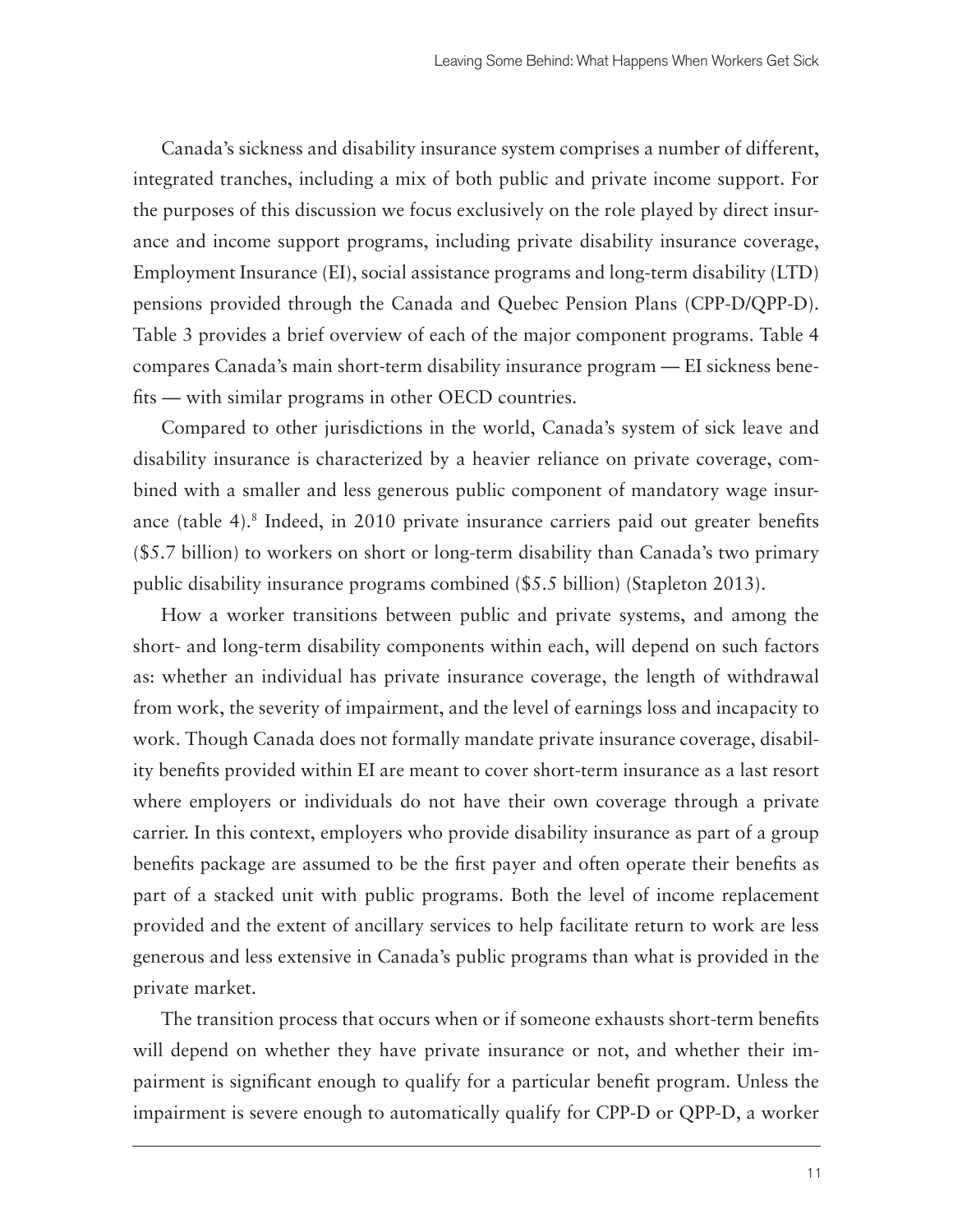| Program <sup>(2)</sup>           | Role    | $(t+w$ ks $)$<br><b>Starts</b>                                                                   | duration<br>Max                     | <b>Key statistics</b>                                                                                                                                                                                                                                | Exp. (Yr \$)             | Eligibility                                                                                                               | Benefit features                                                                                                                                                                                                                                                                                                                                                                                                                                                                                | Disability definition                                                                                                                                                                                                       |
|----------------------------------|---------|--------------------------------------------------------------------------------------------------|-------------------------------------|------------------------------------------------------------------------------------------------------------------------------------------------------------------------------------------------------------------------------------------------------|--------------------------|---------------------------------------------------------------------------------------------------------------------------|-------------------------------------------------------------------------------------------------------------------------------------------------------------------------------------------------------------------------------------------------------------------------------------------------------------------------------------------------------------------------------------------------------------------------------------------------------------------------------------------------|-----------------------------------------------------------------------------------------------------------------------------------------------------------------------------------------------------------------------------|
| insurance<br>Private             | ST / IT | $LT: 17 - 26$<br>ST: 1                                                                           | ST: 17 to 26<br>LT: varies<br>weeks | 1 million (2013)<br>uninsured plans.<br>ully-insured ST;<br>cessed through<br>10 million in LT.<br>I million are in<br>Generally ac-<br>An additional<br>926,000 in<br>vorkplace.                                                                    | 5.7 billion (2010)       | Varies from plan<br>to plan                                                                                               | services to help facilitate re-employment<br>Typically designed as a stacked plan on<br>top of El and CPP-D.<br>commodations and case-management<br>Set between 55 and 75% of earnings<br>Usually includes a series of active ac-<br>(average: 67% within LTD)<br>asap                                                                                                                                                                                                                          | circumstances of total disability, defined<br>Long-term plans are generally limited to<br>on the basis of an inability to perform<br>Approach within ST plans can vary<br>'essential' tasks of prior job.<br>substantially. |
| E.I. Sickness<br><b>Benefits</b> | 55      | (2 week wait-<br>ing period)                                                                     | 15w                                 | duration was for<br>9.7 weeks. 35%<br>336,800 claims<br>which average<br>n 2013/14 of<br>of claimants<br>exhausted.                                                                                                                                  | 1.3 billion<br>(2013/14) | work and a 40%<br>600 hours of<br>decrease in<br>earnings                                                                 | No active employment supports are pro-<br>vided (assumed to be entirely withdrawn<br>Reduces dollar for dollar any additional<br>55 percent wage replacement of cov-<br>employment income received<br>ered earnings (see Table 3).<br>from work).                                                                                                                                                                                                                                               | Fairly broad, provided that it is certified<br>by medical professional                                                                                                                                                      |
| assistance<br>Social             | ST / LT | $\frac{4}{\sqrt{2}}$                                                                             | $\frac{4}{\sqrt{2}}$                |                                                                                                                                                                                                                                                      | 7.7 billion (2010)       | Varies by prov-<br>unable to work<br>with no eligibil-<br>ity for CPP-D/<br>erally deemed<br>ince, but gen-<br>QPP-D      | Allows for some modest employment in-<br>come. Some clawback at a rate of 50%.<br>Various active employment supports<br>provided,                                                                                                                                                                                                                                                                                                                                                               | Medically certified incapable of working<br>for extended period. Can include epi-<br>sodic illness.                                                                                                                         |
| CPP-D <sup>(3)</sup>             | Ë       | months after<br>lished date<br>of onset of<br>the estab-<br>are paid 4<br>disability<br>Benefits | Until age 65                        | paid out in 2013-<br>329,938 benefits<br>was for "mental<br>4. Most com-<br>mon diagnosis<br>disorders"                                                                                                                                              | (2013/14)<br>4 billion   | 6 if the applicant<br>Contributions for<br>6yrs, or 3 of last<br>at least 4 of last<br>has $25 + yrs$ of<br>contributions | lowed each year (pre-tax) without poten-<br>tially affecting the benefit. A beneficiary<br>their employment earnings are equal to<br>or > 12x the maximum monthly CPP-D<br>Up to \$5,200 (2014) in earnings are al-<br>Active job supports & rapid re-instate-<br>is deemed substantially employable if<br>Benefits are comprised of a flat-rate<br>component (\$465.84 / month, 2015)<br>plus 75 percent of the contributor's<br>ment provisions available.<br>retirement pension.<br>benefit. | with a "severe and prolonged" mental or<br>physical disability".(4)<br>disabled as defined in CPP legislation<br>Applicants must be determined to be                                                                        |
|                                  |         |                                                                                                  |                                     | presentations at the roundtable.<br>Acronvms: Canada Pension Plan Disability program (CPP-D): Expenditure (Exp.): Short-term (ST) and long-<br>Sources: CLHIA (2014), ESDC (2015), OECD (2010), Service Canada (2015), Stapleton (2013), and various |                          |                                                                                                                           |                                                                                                                                                                                                                                                                                                                                                                                                                                                                                                 |                                                                                                                                                                                                                             |

TABLE 3. CANADIAN DISABILITY AND ILLNESS BENEFIT PROGRAMS<sup>(1)</sup> TABLE 3. CANADIAN DISABILITY AND ILLNESS BENEFIT PROGRAMS (1)

Acronyms: Canada Pension Plan Disability program (CPP-D); Expenditure (Exp.); Short-term (ST) and longterm (LT); Weeks (wks); Years (yrs)

1. Table is developed from the perspective of workers not qualifying as self-employed. Additional conditions

may apply for self-employed claimants.

2. Group critical illness plans excluded due to lack of data

3. Does not include Quebec Pension Plan

אייסטייני אינטייני ווייסטייני אין בעל האייטייני און באפרט אינטייני ביטויומי און באפרט אינטייני און באפרט אינטי<br>Notes: (Wise; Weeks (wise; Years (yrs)<br>1. Table is developed from the perspective of workers not qualifying a 4. "Severe" meaning incapable of regularly pursuing any substantially gainful occupation, and "Prolonged" meaning the disability is likely to be long, continued and of indefinite duration, or likely to result in death.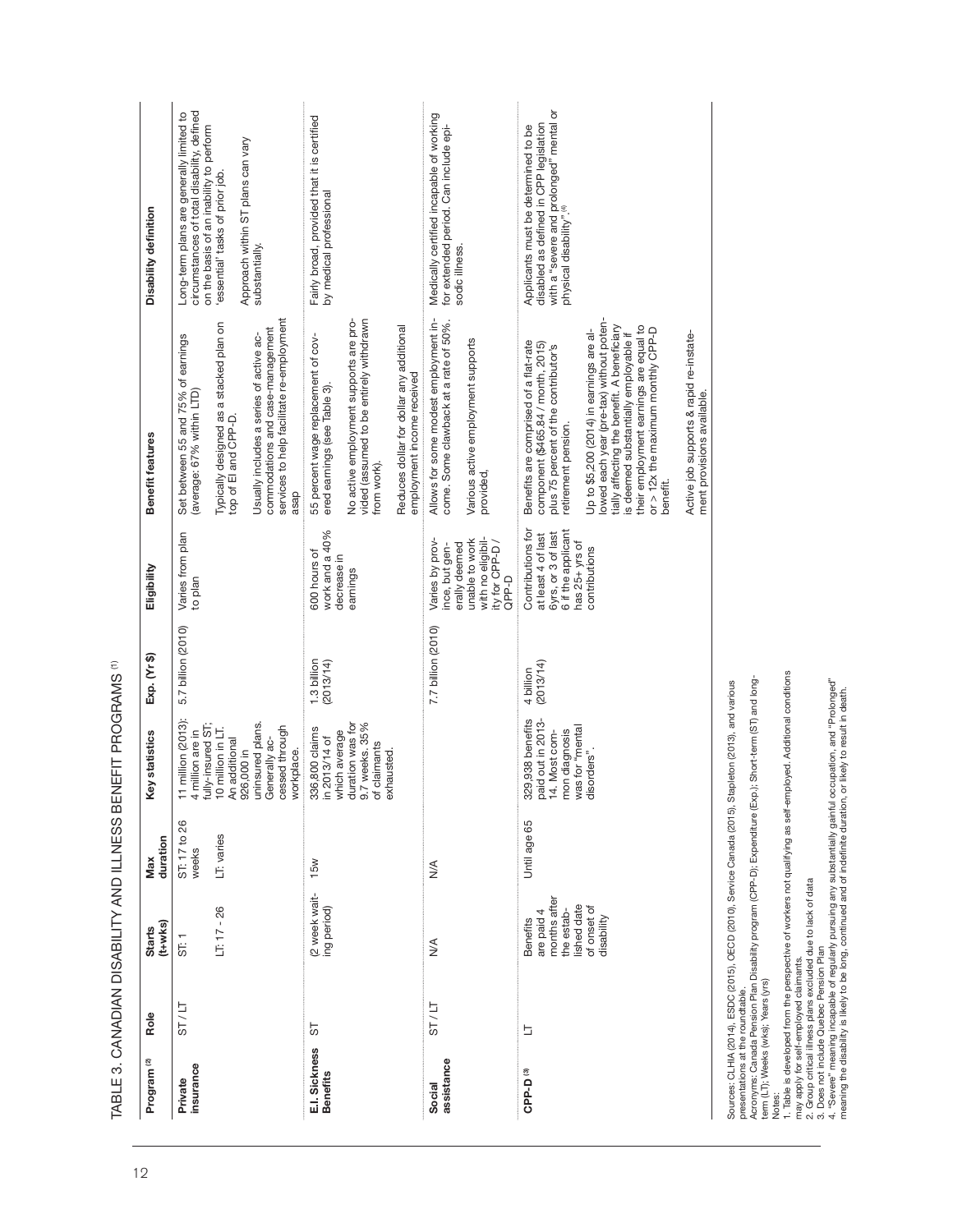|                                                                                     | Canada                                           | Australia                                    | France                                                   | Germany                                                  | Norway                                                             | Sweden                                              | У.                                                       | U.S. (CA) (2)                                          | <b>U.S. (NY)</b> <sup>(2)</sup>                                  |
|-------------------------------------------------------------------------------------|--------------------------------------------------|----------------------------------------------|----------------------------------------------------------|----------------------------------------------------------|--------------------------------------------------------------------|-----------------------------------------------------|----------------------------------------------------------|--------------------------------------------------------|------------------------------------------------------------------|
| Type of system                                                                      | Social insurance                                 | Social assistance                            | Social insurance                                         | Social insurance                                         | Social insurance                                                   | Social insurance                                    | Social assistance                                        | Social insurance                                       | Mandatory private<br>self-insurance<br>(employer)                |
| Duration period<br>(wks)                                                            | $\frac{5}{1}$                                    | No limit                                     | 5                                                        | $\frac{8}{2}$                                            | 52                                                                 | 78                                                  | 28                                                       | 52                                                     | 26                                                               |
| illness, injury or<br>Work related<br>eligibility (in<br>addition to<br>disability) | 600 hrs in past<br>year, and 40%<br>drop in \$/w |                                              | 200 hrs in past 3<br>mths, or \$16,040<br>in last 6 mths | None (member of<br>health insurance)<br>state or private | 4 weeks of work<br>over last year                                  | the previous two<br>Employed for<br>weeks           | None, but requires<br>minimum \$ prior<br>to (\$301.3/w) | None                                                   | $4$ wks $\circ$                                                  |
| covered \$<br>Maximum<br>month <sub>(1)</sub>                                       | 4,125                                            | n/a                                          | 4,612                                                    | 6,999                                                    | 5,829                                                              | 3,906                                               | n/a                                                      | 2,716                                                  | 1,700                                                            |
| period (last #<br>Calculation<br>months)                                            | $\frac{1}{2}$                                    | n/a                                          | S                                                        | 얻                                                        | $\tilde{c}$                                                        | $\frac{2}{1}$                                       | Weekly                                                   | $\frac{1}{2}$                                          | $\sim$                                                           |
| Replacement<br>rate                                                                 | 55%                                              | single, no depen-<br>dent<br>Max \$859/m for | 50%                                                      | 70%                                                      | 100%                                                               | 80% during wks<br>2-52;<br>75% during wks<br>52-78  | Max \$2496/m<br>for single, no<br>dependent              | 55%                                                    | 50% (max<br>\$850/m                                              |
| Replacement)<br>FTE weeks<br>Duration <sup>*</sup>                                  | 8.25                                             | n/a                                          | 25.5                                                     | 54.6                                                     | 52                                                                 | 59.5                                                | n/a                                                      | 28.6                                                   | $\frac{1}{2}$                                                    |
| assessment<br>Eligiblity                                                            | Cannot work                                      | Cannot work                                  | No specific criteria                                     | No specific criteria                                     | No specific criteria                                               | Loss of 25% of<br>work capacity                     | 4 days of sickness                                       | 8 days unable to<br>work <sup>(3)</sup>                | 7 days unable to<br>work ®                                       |
| characteristics<br>Other benefit                                                    |                                                  |                                              |                                                          | within first 6 wks<br>100% of lost \$s<br>Employer pays  | benefit within first<br>cost of sickness<br>Employer pays<br>2 wks | 80% of lost \$s for<br>Employer pays<br>days $2-14$ | Also have access<br>to Universal<br>Credit ()            | paid family leave<br>Can be used for<br>for caregivers | after 1 month of<br>all workplaces<br>Applicable to<br>operation |
|                                                                                     |                                                  |                                              |                                                          |                                                          |                                                                    |                                                     |                                                          |                                                        |                                                                  |

TABLE 4. COMPARISON OF PUBLIC TEMPORARY OR SHORT-TERM SICKNESS / DISABILITY SYSTEMS IN SELECT JURISDICTIONS (1 TABLE 4. COMPARISON OF PUBLIC TEMPORARY OR SHORT-TERM SICKNESS / DISABILITY SYSTEMS IN SELECT JURISDICTIONS (1)

Source: Calculations by authors, Social Security Administration (n.d.), New York State Workers'<br>Compensation Board (n.d.) Source: Calculations by authors, Social Security Administration (n.d.), New York State Workers' Compensation Board (n.d.)

Notes:<br>1. Alvies: last listed have been converted into equivalent values of Canadian currency and adjust-<br>1. Alvid means between countries in purchasing-power-parity. All data is current as of 2014.<br>2. With the exception o 1. All dollars listed have been converted into equivalent values of Canadian currency and adjusted for differences between countries in purchasing-power-parity. All data is current as of 2014. 2. With the exception of the federally-regulated railroad sector, the United States does not have a national sickness or temporary disability leave plan. Only six states / territories operate such insurance systems. These include: New York, New Jersey, Rhode Island, California, Hawaii, and Puerto Rico

3. Requirement that these be consecutive.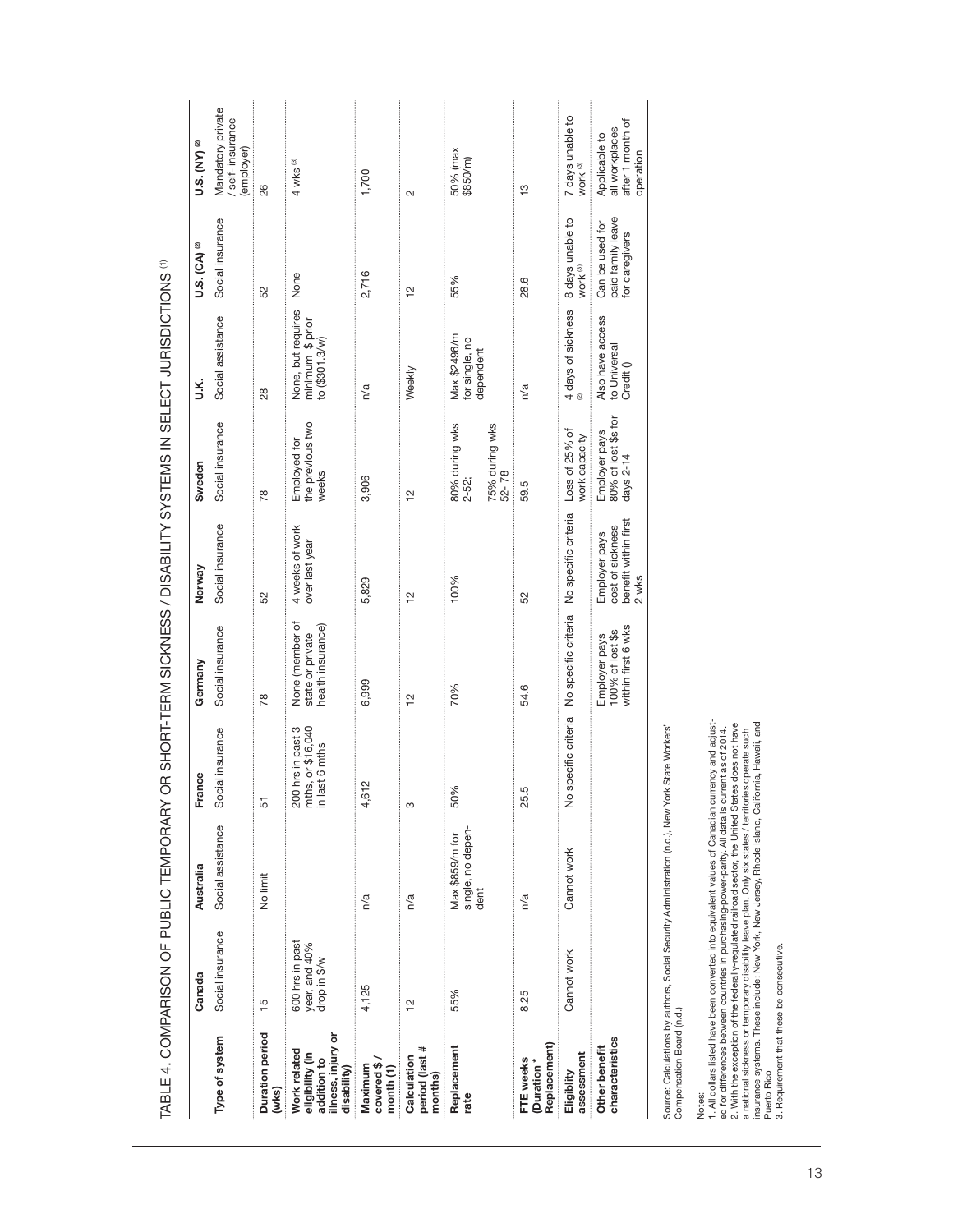without LTD coverage would be forced to apply for general welfare or to draw down on their own personal savings. The same is also true for individuals who are solely covered by an LTD program whose benefit period does not automatically start after the exhaustion of EI benefits. These gaps in "medium-term" disability insurance present a major challenge for individuals, including those who have some form of private insurance (Prince 2008; Stapleton 2013).

Given these constraints it is not surprising that Canada's public system of shortterm disability insurance compares far less favourably to many of our international peers, including certain state-level programs in the United States. Limited to 15 weeks and 55 percent wage replacement, the provisions available within EI are particularly modest relative to similar programs elsewhere in the world. Converted to a standard measure of full-time equivalent weeks, Canada's entitlement of 8.25 weeks is the smallest among the jurisdictions sampled in table 4.

#### Private insurance coverage

Clearly it is important to have private insurance. If Canadians want a meaningful level of income replacement when sick, benefits that last more than 15 weeks and access to a broad suite of accommodations to help transition back to work, they will need a combination of both short and long-term disability insurance from a private carrier.

#### *How many Canadians are covered?*

In 2013, a total of 11 million Canadians had access to at least one private disability insurance product, of which 10 million were members of LTD plans and 4 million were part of some form of a short-term plan (CLHIA 2014). While precise figures are hard to come by, these high-level estimates imply that of Canada's approximately 17.7 million workers aged 15 to 64 that year:

- > Close to 7 million had neither short nor long-term insurance; and
- > At least 6 million had only long-term insurance, and no short-term option through a private carrier. Among this group it is not known how many workers might fall into the medium-term insurance gap noted above.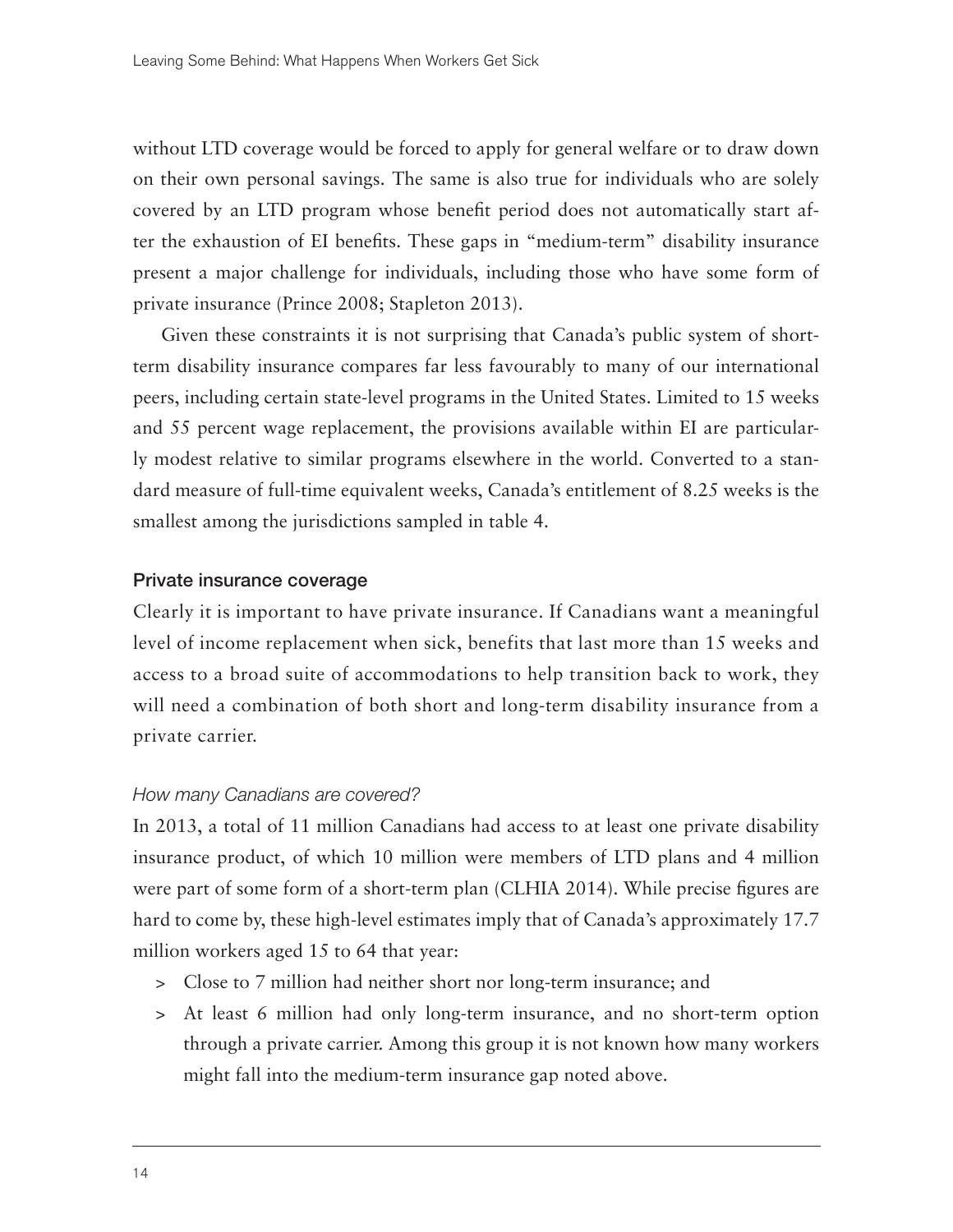At 10 million, LTD membership is equal to approximately 56 percent of workers aged 15 and over, almost exactly the same as in 2001 (Prince 2008). Based on data presented during the roundtable it is estimated that approximately 67 percent of full-time workers are enrolled in some form of private disability insurance, compared to just 23 percent of part-time workers. Coverage rates are highest among large employers and in workplaces and industries with a significant union presence. Sectors such as hospitality, entertainment and accommodations, which are dominated by low-wage employment or temporary and part-time work, have particularly low rates of coverage.

To encourage take-up of private disability insurance, a portion of EI premiums are rebated to employers offering plans with comparable or better benefits than those offered by the EI sickness program.9 Although the number of incorporated businesses participating in the rebate program is relatively low, participation in disability insurance programs is heavily weighted toward large employers. As of 2006, the latest year for which data is available, employers participating in the premium reduction program accounted for 41 percent of all employees in Canada. Approximately twothirds of all members of short- or long-term disability insurance in Canada are covered by a plan receiving the premium rebate (ESDC 2013).10 More research is needed to understand how employers make decisions about the provision of group benefits. In the limited information available, cost is often the most cited reason for not offering group disability insurance (ESDC 2013).

The extent to which participants in the premium reduction initiative are representative of all disability plans in the country is not known. It is at least interesting to note that 90 percent of employers participating in the premium reduction program offer both short- and long-term coverage, and the vast majority of short-term plans offer sufficient coverage to bridge between 15 and 52 weeks (ESDC 2013).

## Definitions of disability and recognition of episodic illness

How episodic, chronic and non-physical impairments are accommodated within each program is a rather complex issue. Like private disability insurance, both CPP-D and provincial social assistance systems have been noted to use definitions of impairment that are either highly conditional on prolonged or indefinite withdrawal from work, or which reflect a significant restriction of work capacity (Prince 2008). Where insur-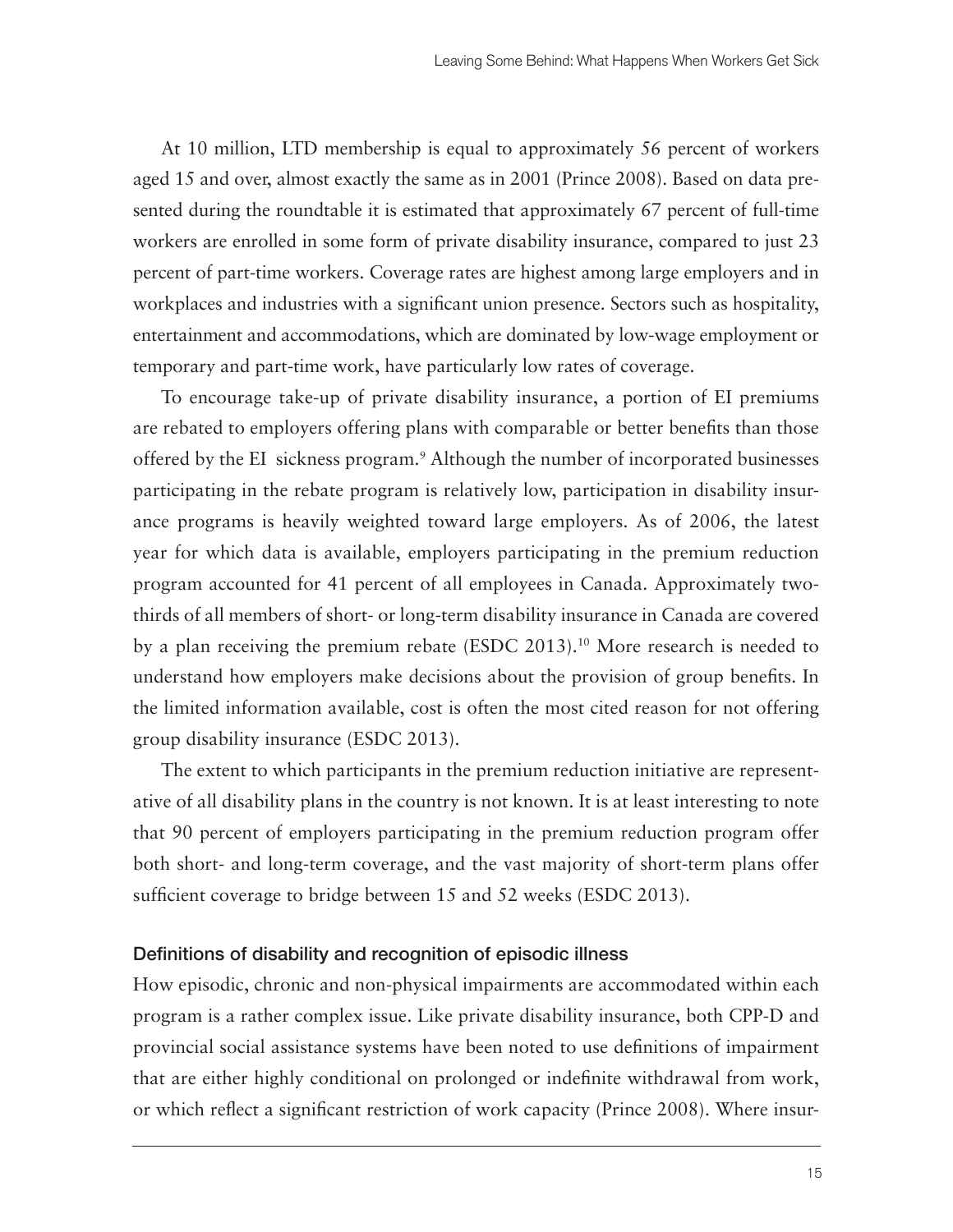ance payouts are triggered by being unable to resume the previous job, CPP-D requires claimants to be unable to be employed in "any substantially gainful occupation." While these are not explicit exclusions, it can make formal medical certification a challenge. Despite these potential barriers, it is noteworthy that mental illness is the most common disorder among CPP-D claimants (see table 3).

Notably, British Columbia's social assistance system has explicitly included episodic illnesses and mental health disorders in the eligibility for benefits. Persons with such diagnoses can qualify for one of two income support streams: Persons with Disabilities, which is meant to support those with different levels of severity in activity limitation; or Persons with Persistent Multiple Barriers, which is based on medical impediments to employability.

## Employment supports and return to work

Not only do workers experience a drop in income while on leave, but like any absence from the labour market there are often future consequences in the form of reduced earnings and employment prospects, and slower progression in seniority (Galarneau and Radulescu 2009). Stigma, stress and difficulties obtaining workplace accommodations can compound these challenges.

While leave is formally protected in many provinces, how a worker transitions back into employment following a period of illness will be affected by a number of factors including how income benefits are designed to incorporate and support employment while a worker is on claim and, in turn, the kind of practices that take place in the workplace. For persons with episodic or chronic illnesses whose work capacity may be intermittent, qualitative research has noted three factors as being key for successful employment (Fowler 2011):

- > The degree of control a person has over disability disclosure with his or her employer;
- > Whether or not he or she has a job to return to; and
- > Whether or not accommodations are offered in the workplace.

#### *Earnings and employment support within public programs*

The provision of employment supports within private insurance programs is often quite extensive given the direct incentive that both employers and insurance carriers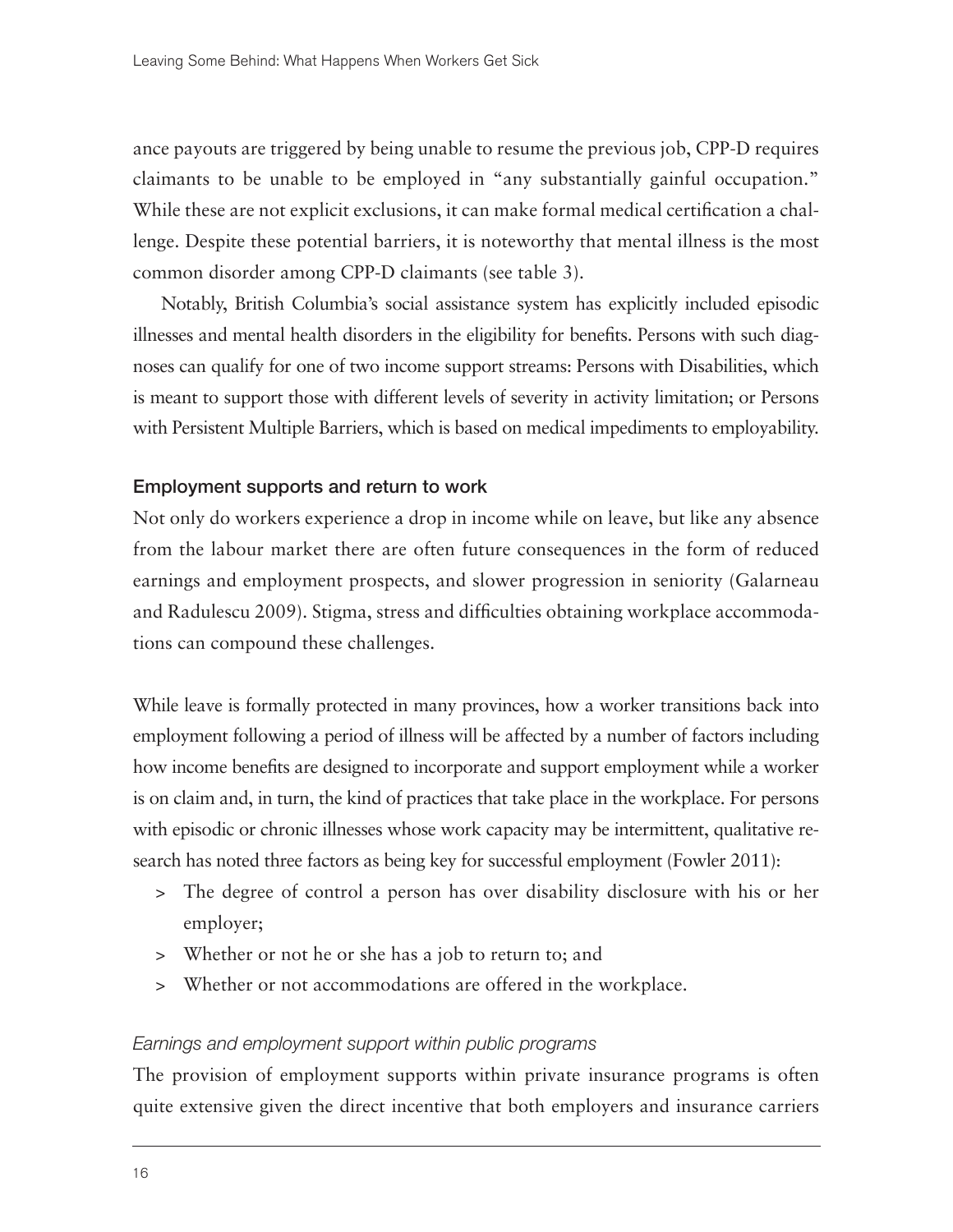have in achieving a successful return to work. By comparison, the practice in public programs such as EI and CPP-D or QPP-D is much more haphazard. While on claim, individuals receiving EI sickness benefits receive no formal employment supports and are not permitted to earn any additional wages without being subject to a full clawback of benefits.

Claimants receiving CPP-D are entitled to volunteer as well as receive earnings up to \$5,200 per year without affecting their benefit. While still relatively low, this earnings disregard has been found to have a positive effect on both the income and workforce attachment prospects of claimants without increasing uptake of CPP-D more generally (Campolieti and Riddell 2012). Furthermore, CPP-D and some provincial social assistance programs also provide automatic reinstatement for two years after someone resumes work. Such provisions allow claimants to gradually re-enter the labour market for a trial period (usually limited to several months) during which time recipients can restart benefits without re-applying, if they find they cannot sustain workforce involvement.

Over the last decade various provincial social assistance systems have moved in the direction of relaxing claw-back rules and earnings exemptions in order to increase the financial incentive toward work. Ontario, for example, now exempts 50 percent of earnings over \$200 each month from the calculation of eligible Ontario Disability Support Program entitlements (Ontario 2015). B.C. provides an earnings exemption ranging from \$9,600 for singles up to \$19,200 for couples where both adults have a disability designation (British Columbia 2015). The flexibility of such parameters is obviously beneficial for people with periodic absences from work. The restrictiveness of EI sickness benefits with regard to employment can have a significant impact on personal and household experience (see Appendix D).

## *Employer-provided supports*

In addition to supports provided by a private insurance carrier or a public benefit program, employers also have an important role to play in helping accommodate workers. Often these accommodations, which can include such things as flexible work hours or assistive devices, are relatively inexpensive to implement. What is required is effective awareness of potential needs, understanding of the types of job accommodations that might be beneficial, and a commitment to practice.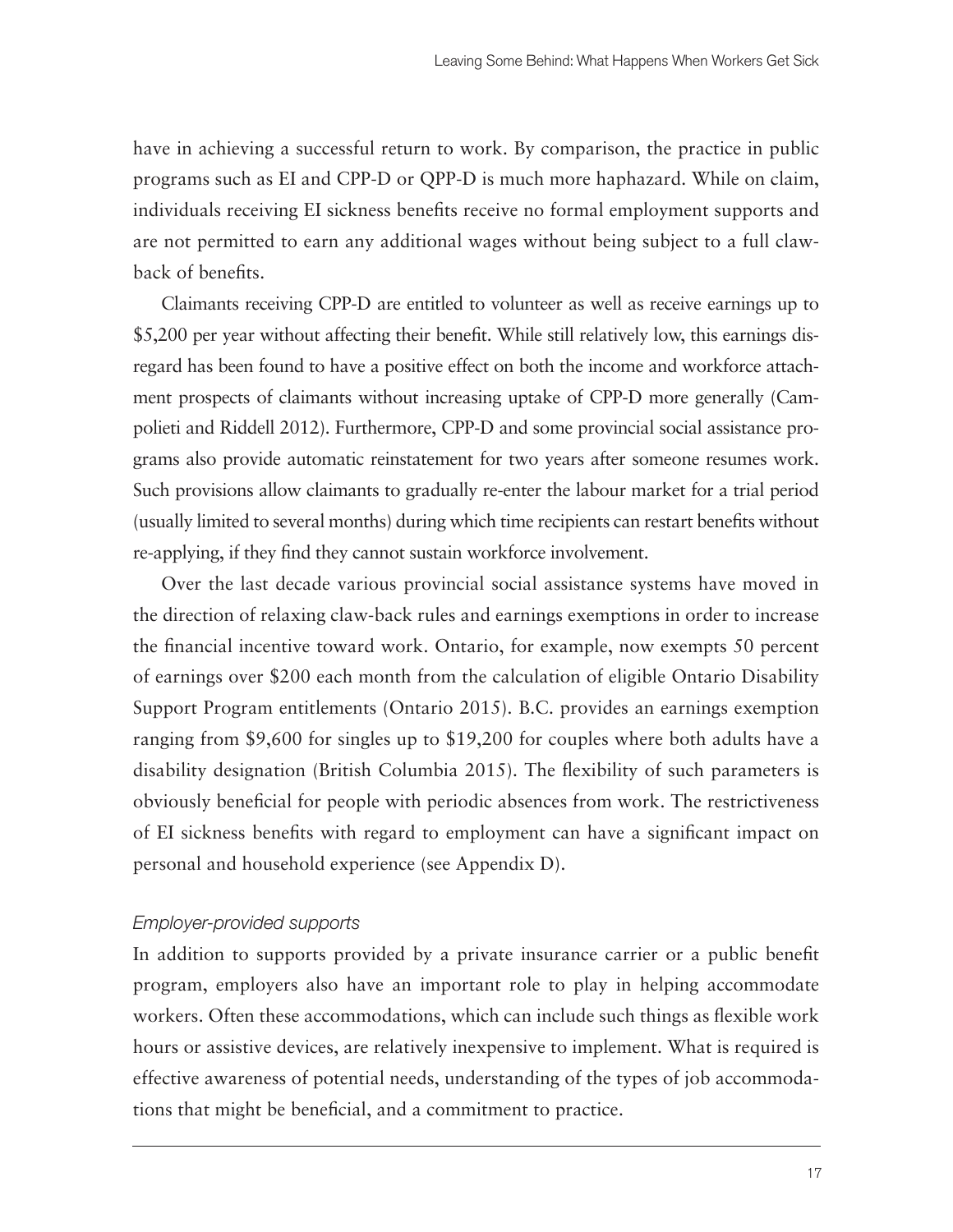Given their significant HR capacity and ongoing workforce needs some large employers are already well advanced in thinking about and addressing these issues. The roundtable heard from practitioners who spoke about how organizations such as Walmart and Royal Bank have successfully implemented initiatives to coordinate the provision of accommodations for employees when an illness or disability arises. In these and other case-studies, an emerging body of research has demonstrated the long-term benefits such programs can bring to an employer, in particular to turnover and related costs.<sup>11</sup>

Overall, however, such examples remain the exception among Canadian employers. A recent survey of employers by the Conference Board estimates that only 18 percent of organizations have structured stay-at-work programs to help employees preserve employment while off on leave, while only 41 percent have formal return-towork programs in place (2013).

#### *Other assistance for persons with disabilities*

For persons with disabilities who do not qualify for CPP-D or EI, a range of employment support measures are also available under the Labour Market Agreement for Persons with Disabilities (LMAPD). Through the LMAPDs, the Government of Canada transfers funding to provinces and territories to help deliver programs which enhance the employability of and increase employment opportunities for persons with disabilities.

In addition, the federal Opportunities Fund for Persons with Disabilities (OF) supports a wide range of programs and services, including skills training, job placements and wage subsidies to encourage employers to hire persons with disabilities. Employers are also able to apply for financial assistance with implementing workplace accommodations. Accommodations have often focused on investments in physical adaptations and technology.

#### Caregiver benefits

Through the CCB, EI provides up to six weeks of income support to individuals who require time away from work to temporarily provide care or support to a family member who has a serious medical condition with a significant risk of death within 26 weeks. Thanks to a recent enhancement, beginning in January 2016 claimants will be able to receive the benefit for up to 26 weeks over the period of a year.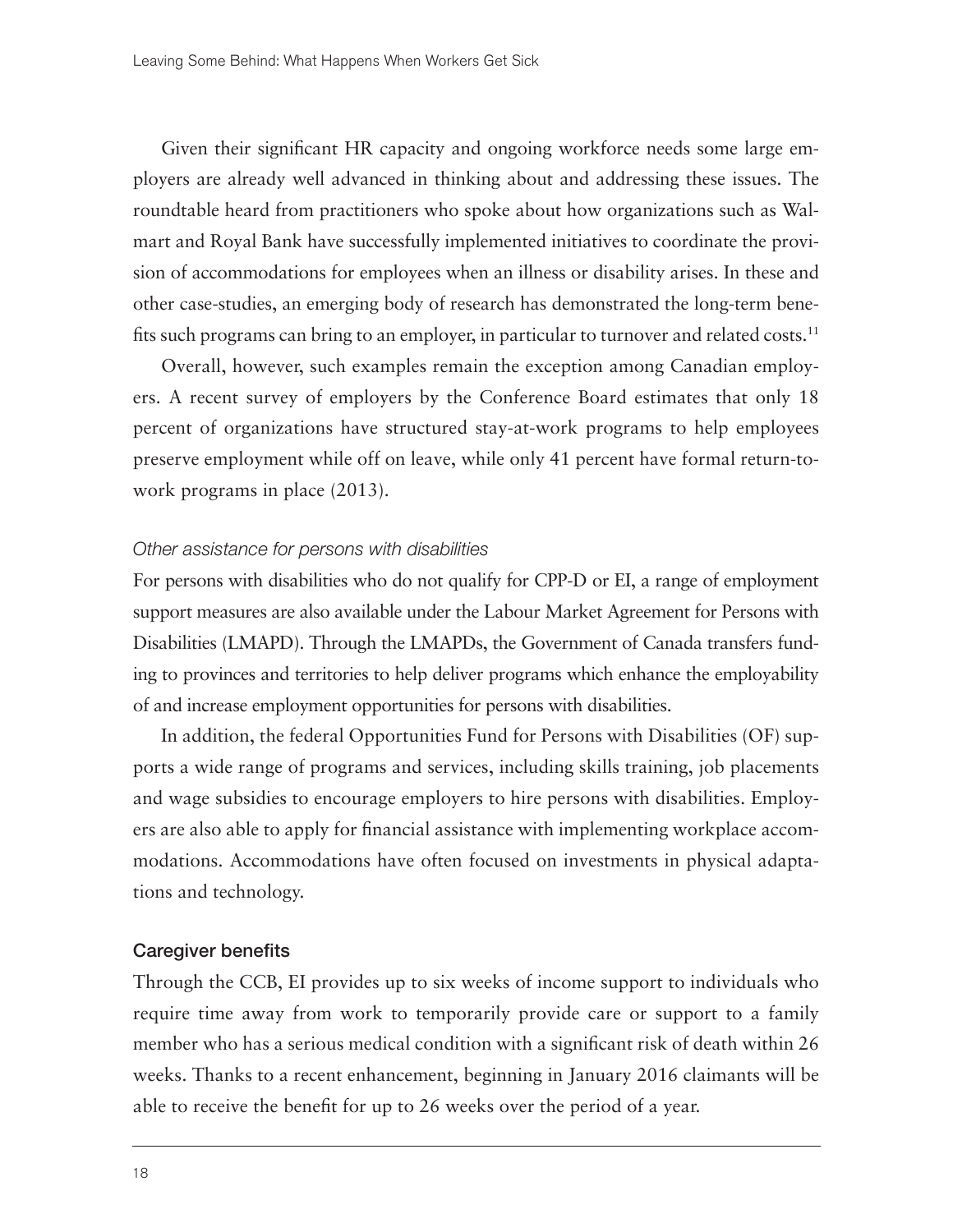Eligibility for the CCB, like EI sickness benefits, requires workers to have accumulated 600 hours of employment over the prior year. However, unlike EI sickness benefits, claimants receiving the CCB are able to maintain their claim as they gradually return to work. Under the current EI Working While on Claim pilot project, EI claimants receiving CCB are able to keep 50 cents of their benefits for every dollar they earn, up to 90 percent of the weekly insurable earnings used to calculate the EI benefit amount. If they earn more than this amount, additional earnings will be deducted dollar for dollar from their EI benefits to ensure that the combined earnings and EI benefits are not more than the amount of earnings used to calculate the benefit amount.

As part of the recent enhancement to the CCB, the federal government has also made corresponding amendments to the Canada Labour Code so that employees in federally-regulated industries are able to protect their employment for up to 28 weeks, including the full period while on claim (Canada 2015). Provinces and territories have still to update their respective labour codes to reflect this change.

## Key Problems

Akey message from the roundtable is that Canada's support system is in need of fundamental renewal. This section briefly details the range of problems with the existing system, setting out key context and considerations as to how policy-makers and stakeholders should approach these issues.

## Many Canadians exhaust short-term benefits without access to longer-term supports

In 2013-14, approximately 337,000 Canadians received sickness benefits through EI, and slightly more than a third of these claimants fully exhausted their benefits after 15 weeks. It is not known how many Canadians exhaust short-term disability without automatically qualifying for LTD, either from CPP-D or QPP-D, or through their own private insurance. Needless to say, given both the number of EI claimants who exhaust benefits and what is known about the gaps in time and coverage between short and long-term disability plans in the private market, the combined number of people who fall through the cracks is likely non-trivial.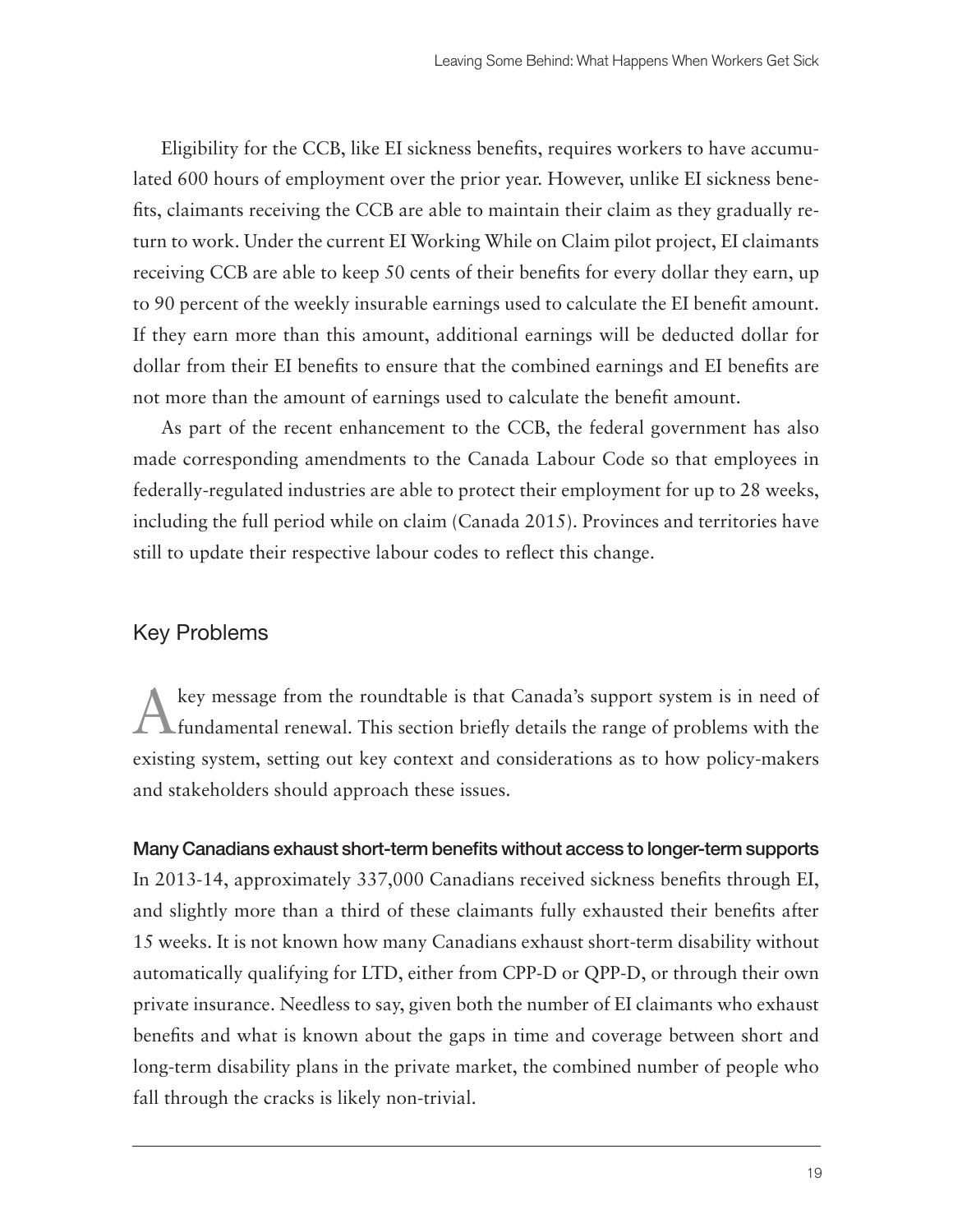FIGURE 4. PROFILE OF EI SICKNESS BENEFIT CLAIMS BY BENEFIT DURATION AND AGE-GROUP, 2013/14



It is also important to note that, within EI, benefit exhaustion rates have increased over time. Although there is no publicly available data which examines benefit exhaustion rates by the nature of illness or disability, those who face long-term, recurrent and or severe illnesses, such as cancer, would obviously be at heightened risk of benefit exhaustion. A 2007 study of EI clients who exhausted sickness benefits found that nearly three-quarters did not return to work within six months, or ever (ESDC 2015). Consistent with the profile of disability and illness, those who use sickness benefits, and those who exhaust them, are most often older adults (figure 4).

Exhaustion of benefits is not itself a problem if there are effective and seamless bridges between benefit programs. This is not the case today. Not only is this system exceedingly difficult to navigate but for the large portion of the labour market not covered by either a private LTD program or one which begins in tandem with the exhaustion of EI benefits, the decline in living standards can be significant if the worker needs to remain on extended leave and is not immediately eligible to begin CPP-D. The absence of a common definition of eligibility with respect to "disability" was cited by many participants in the roundtable as a major source of this problem.

For example, a worker who is dealing with an extended period of recovery from an illness for six to eight months would not likely fit the definition of the prolonged or severe impairment as required by CPP-D, especially if at the end of their EI claim treatment has been successfully concluded but additional recuperation remains necessary.<sup>12</sup> If the worker does not have private LTD insurance, and requires additional leave beyond what is provided for through EI, they are left with essentially two choices: 1) seek accommodations through their employer; or 2) temporarily access provincial social assistance, and likely accept a significantly reduced benefit. Such difficult choices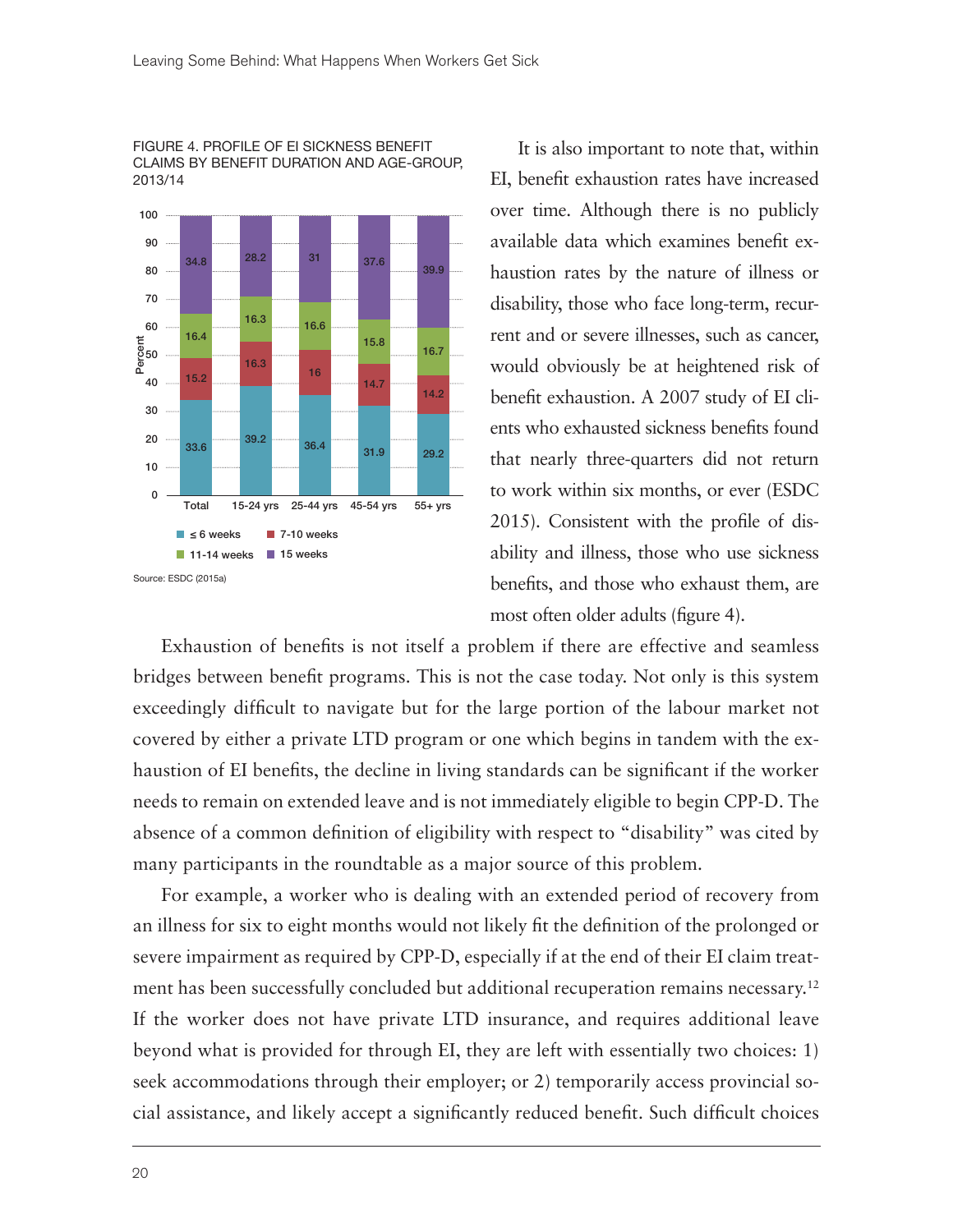arise regularly for working Canadians (see examples in Appendix D). Ironically, were the worker laid off by their employer they would be entitled to EI for an additional, and potentially longer, period of time.13

#### Labour market inequity and private insurance coverage

The fact that private insurance coverage has remained relatively stable since 2001 was seen by participants in the roundtable as both a success and a challenge. As some noted, the fact that coverage did not decline during this period despite slow economic growth, eroding labour cost competitiveness within Canada, and two major recessions, is an indication of the resilience and importance that employers attach to group benefits such as disability insurance. This, however, only speaks to the population of firms already offering private insurance.

Much like pensions and other ancillary benefits, there are significant gaps at both an industry and firm level in the accessibility of disability insurance. As insurance participation is heavily influenced by the size of an employer, and whether a job is offered on a full-time and permanent basis, there is a risk that existing gaps will worsen as the labour market continues to undergo significant structural shifts in labour demand. Since the 2008-09 recession, for example, the rate of employment growth among SMEs has significantly outstripped large employers.<sup>14</sup> Combined with the greater prevalence of non-standard work compared to decades past there are important questions to be asked as to whether the provision and accessibility of disability insurance should be guaranteed on a more universal basis. If governments believe that private insurance is optimal then there must be an effective strategy to address existing gaps in the labour market.

#### Public and private programs are worlds apart

One of the virtues of private insurance is that it often provides more generous income support and higher quality supports for assistance with return to work than is available within either EI or other public programs. However, for those in the labour market who are left to rely on public programs alone, it stands to question why this two-track reality exists and whether it makes sense.

One might argue that by providing inferior benefits to what is generally available within the private market, there is a strong incentive for workers and employers to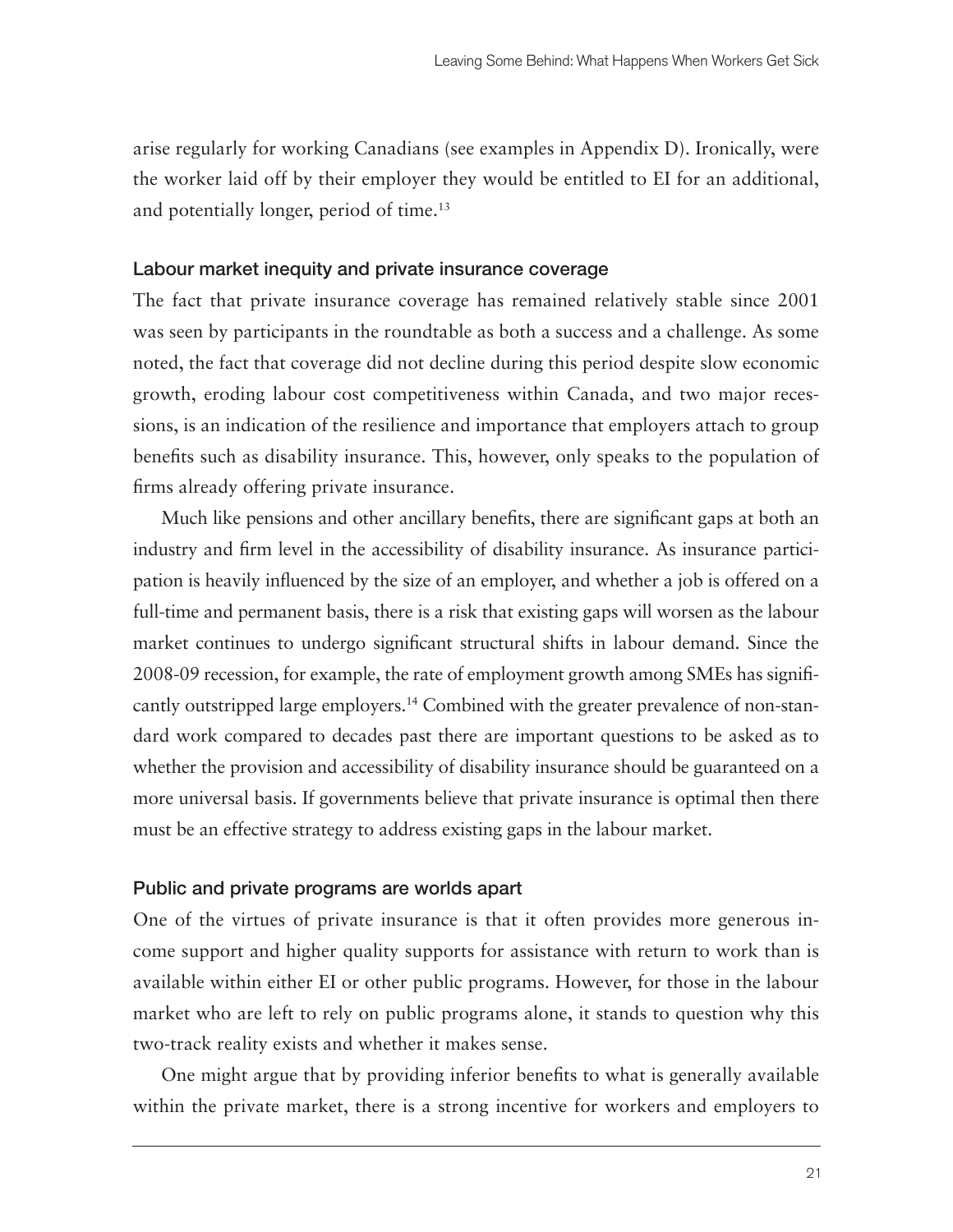purchase supplemental insurance. While this is understandable from a theoretical perspective, the stagnancy of private coverage remains.

As mentioned earlier, those who qualify for EI sickness benefits are assumed to be fully withdrawn from work during the course of their benefit claim and, as such, are not allowed to top-up their benefits with any partial employment earnings (without being subject to claw-back). In contrast to recipients of regular unemployment benefits, an employer is not able to access work-sharing benefits, wage subsidies or accommodation grants to help a claimant of EI sickness benefits find or retain work. Once a claimant becomes eligible for CPP-D they are entitled to, among other things, a nominal earnings exemption and can access a number of programs to help find work.

This arrangement among public programs, effectively limits employment supports to the farthest point in a worker's claim journey (CPP-D), a point of time when their impairment is likely most severe and the odds of moving back into employment are lowest.<sup>15</sup> Not only is this approach inconsistent with the incentive among private insurers to help return an individual to work as soon as is practical, but it may also make it more difficult for workers to obtain and retain employment with the help of flexible work arrangements. There was broad agreement among many participants in the roundtable that this approach does not make sense from either an actuarial or equity perspective. Providing active employment supports for both employers and workers earlier on in the course of an illness may help improve the well-being of workers as they recover from an illness, enhance earnings capacity, raise long-term employment retention, and, as a result, potentially reduce the need for future claims.

Participants expressed the desire to see the federal government move toward greater parity in the extent of employment supports which are provided between EI and CPP-D, and in particular to adopt a more active approach to employment within both.

#### Public programs are not well coordinated

As the preceding discussion has made clear, there exists a high degree of incoherence in how each component program is designed to serve the same person. While this reflects a broader problem across social and labour market policy in Canada, the point remains salient: of the various public and private programs which support individuals in need of income or employment support during an illness or disability, each tends to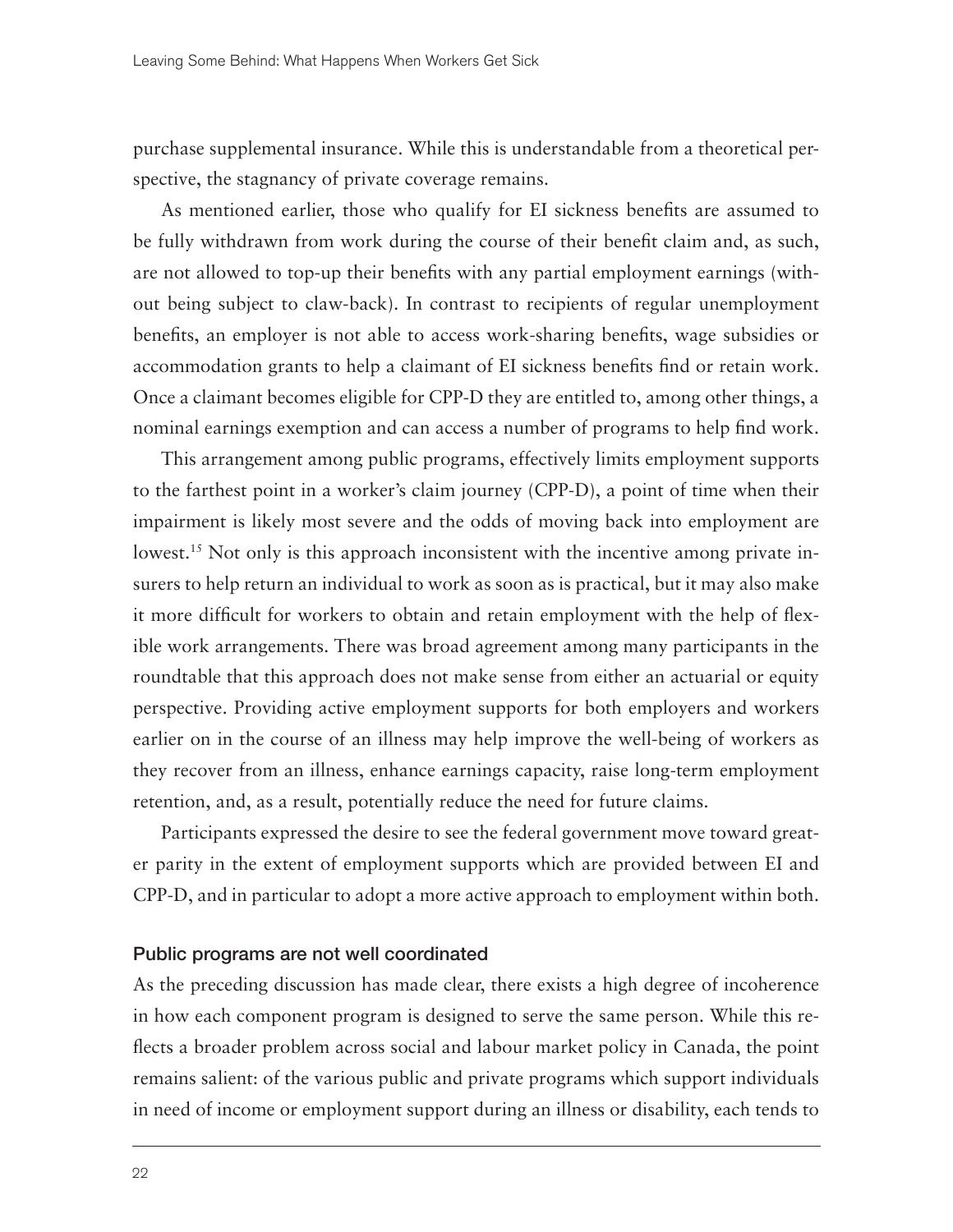be oriented towards its own outcomes rather than the client's holistic well-being, or the overall system.

Consider the example of someone living in Ontario: when they receive EI sickness benefits, any employment earnings received while on claim are deducted dollar for dollar. If, following the exhaustion of EI benefits they subsequently qualify for the Ontario Disability Support Program the individual would be permitted to continue working (at least partially) while receiving assistance; if they qualify for CPP-D, their benefit may be reduced or terminated if they earn more than \$5,200 per year. Considering that over the course of a claim journey individuals may end up being served by multiple programs, the inconsistent and, in some respects, radically different approaches taken with respect to the treatment of work make if exceedingly difficult for an individual to navigate.

During the course of the roundtable participants heard several powerful examples of how the lack of an integrated approach to benefit eligibility, case management and employment can result in delays accessing benefits and even hardship. In some cases one program can terminate benefits without clear direction or assistance of where to go to next.

As a combined system these programs are deeply fragmented and lack coordination. The recent enhancement of the CCB provides an excellent illustration of this. While the enhancement of benefit duration from 6 to 26 weeks is a welcome development, one of the unintended consequences of this change is that, within the context of EI, those who provide care may now receive greater benefit support than those who receive care (limited to 15 weeks). This points to a major problem of inconsistency across the system as a whole in terms of both the definitions used to determine eligibility (in particular how disability is interpreted and applied), and the length of time and triggers that are used to set the duration of benefits. Some programs, for example, allow benefit stacking, while others count payments from other programs as income and claw-back benefits.

Participants were adamant that as part of changes in any one program there must be a broader commitment to revisit the overall design of sickness and disability support programs in Canada. The goal of such a review should be a more consistent set of definitions and transition mechanisms between federal, provincial and privately deliv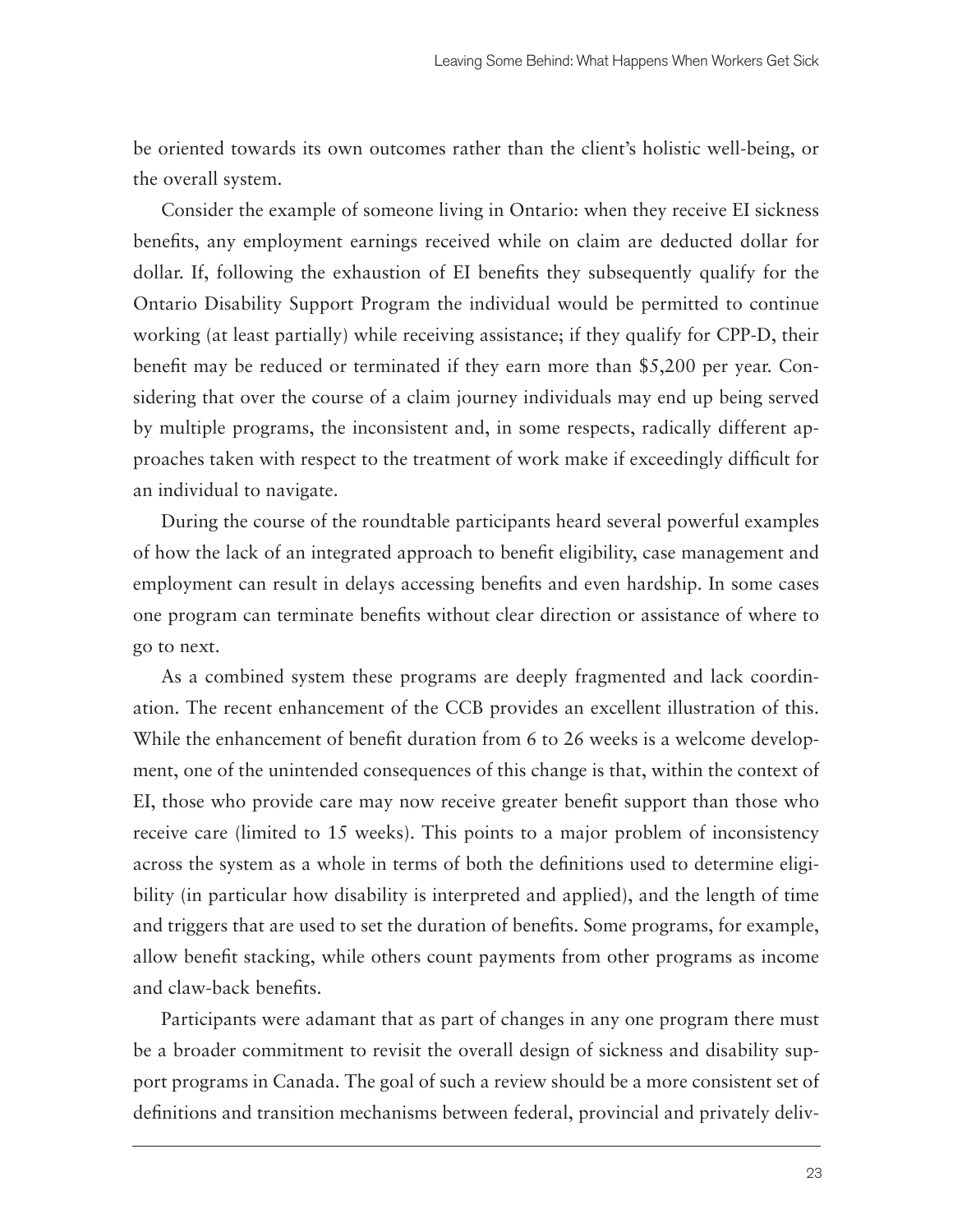ered benefit programs. As was articulated by numerous experts and stakeholders, the system, with its multiple moving parts and distinct income sources, too often results in substantially different outcomes for individuals suffering the same impairment.16

#### Disincentives to employment remain significant in some programs

As a symptom of the challenges of coordination and coherence across the system, many participants also expressed concern about how intermittent work is valued on the part of various income support programs.

While it is important to note that governments at all levels have undertaken a variety of incremental reforms over the last several decades to encourage greater labour market attachment when someone is receiving income support, important barriers still remain, particularly at the federal level. A prominent example, as already noted, includes the treatment of employment income within the EI sickness program, where earnings are clawed-back at a marginal effective rate of 100 percent (i.e. dollar for dollar). Though CPP-D does provide an earnings disregard and a rapid-reinstatement process not available within EI, many participants noted that the treatment of earnings above the earnings disregard threshold of \$5,200 can be unclear and in some cases still create perverse disincentives to employment.

A clearer and more consistent approach to the treatment of work-related earnings, both as it relates to benefit eligibility and claw-back rules, is needed across all programs. This should be regarded as a system-level issue and resolved in collaboration between federal and provincial officials.

#### Employer awareness and HR capability is low

While employer awareness around issues of disability and illness has risen in recent years thanks to educational efforts on the part of both government and stakeholders, it remains low, particularly among SMEs who likely also do not have extensive inhouse HR capabilities.

The experience of many organizations involved in vocational rehabilitation is that employers generally want to accommodate and retain workers with disabilities, but lack the required knowledge and resources to do this well. One participant in the roundtable noted that in their experience 55 percent of employers who receive aware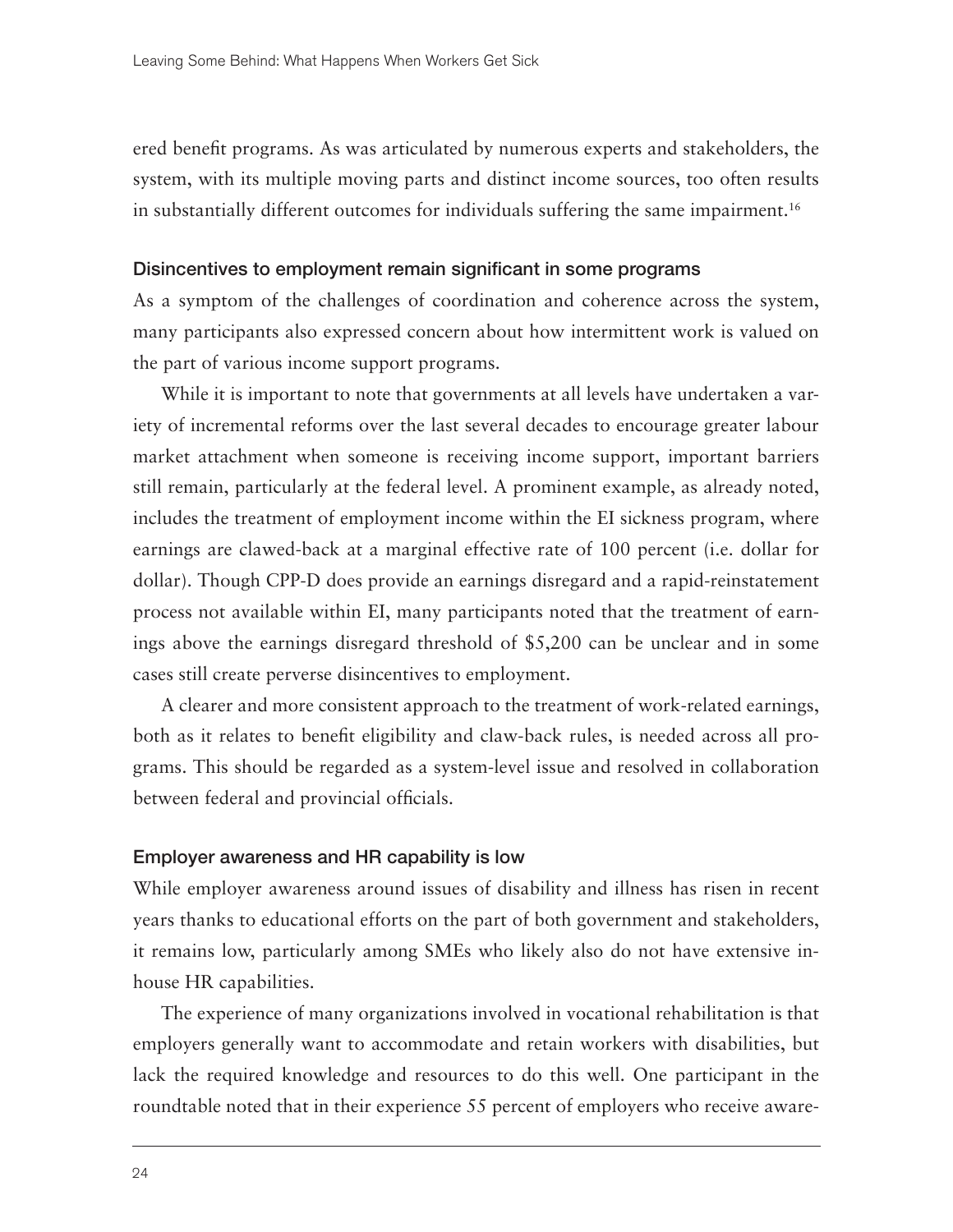ness briefings or training go on to employ persons with a disability. Replicating and bringing these resources to scale is integral to any comprehensive strategy in this area.

# Policy Directions

o one actor can address each of the issues outlined above. These are collective problems which require coordinated action, supported by a common vision of how to serve the integrated, household-level needs of both caregivers and care-receivers at the time an illness occurs.

This project is a starting point toward that vision. As part of the roundtable, participants collaborated on defining a potential roadmap with concrete actions that could potentially be undertaken by governments, the private sector and stakeholders, looking at both the short and long-term horizons.

Perhaps the first and the most important step toward this vision is to revisit the concept of disability and the way it conditions how governments deliver benefits and how employers assess work capacity. As many participants underlined during the roundtable, much as an illness or disability may change the potential level and pace at which work can be undertaken, for most, an impairment does not alter the underlying skill-set or the desire to work. That workers can experience a drop in earnings disproportionate to their impairment (see figure 3) underscores the critical importance of affecting how employers and governments view the relationship between work and health.

Building on this, participants identified a series of principles that could form the starting point for a broad process of inter-governmental and cross-sectoral engagement for defining a new, integrated framework for supporting individuals dealing with sickness or disability. These principles are agnostic to questions of *who* and *how* program delivery is arranged.

- > All workers have access to a minimum standard of disability insurance that provides high-quality support and income replacement;
- > Employers have access to the resources they need to promote a healthy and productive workforce;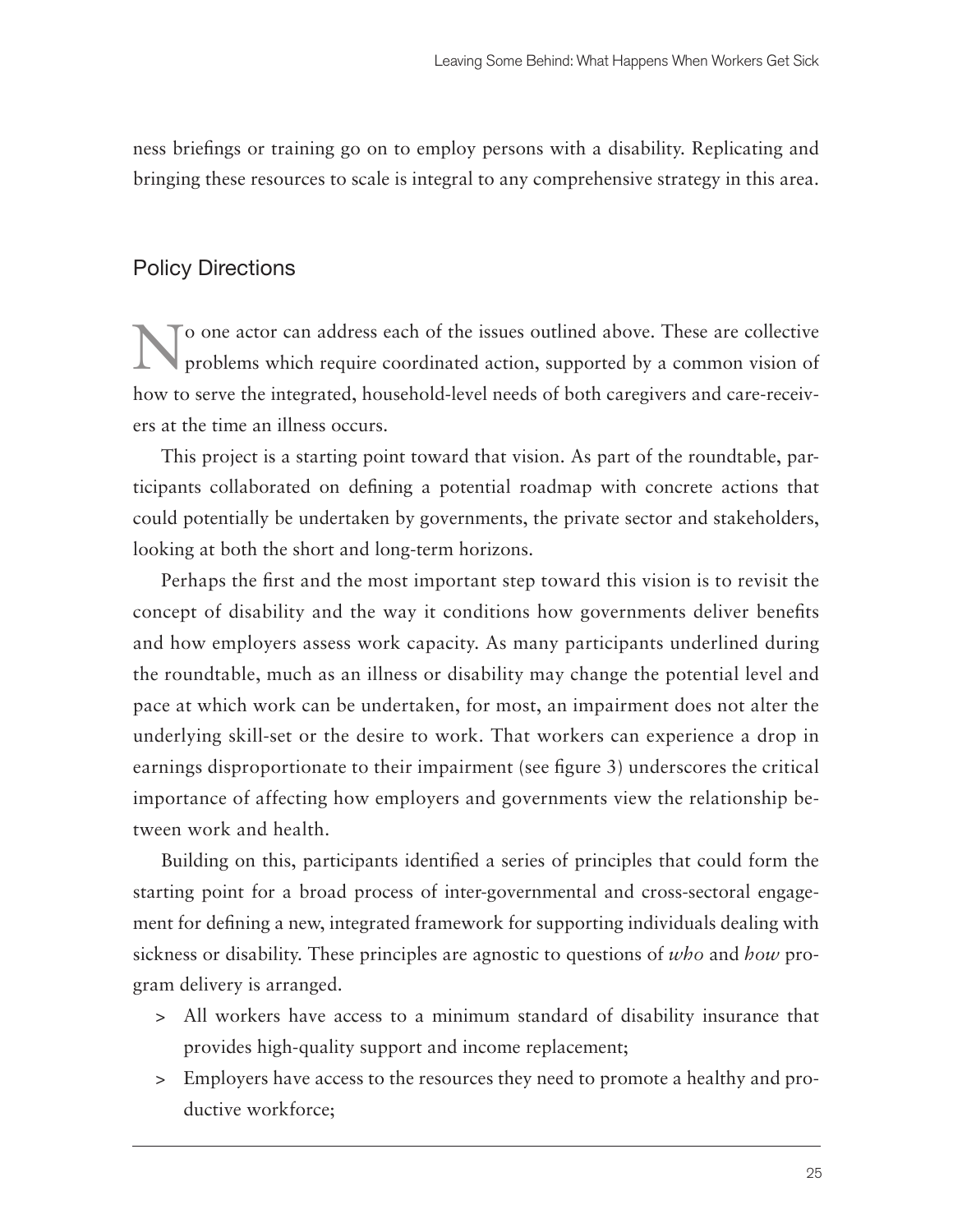- > There is broad harmonization between benefit programs in terms of the length and sequencing of benefits, and the duration and timing of job-protected leave;
- > Eligibility for benefits and employment supports are flexible, broadly defined, and reflect the diverse needs of those living with episodic, chronic and intermittent illnesses;
- > All actors have a common language for understanding what constitutes a major health condition and this is reflected in program design and practice;
- > Case management and program transitions are well coordinated to minimize the disruption of benefits for recipients;
- > There is a more standardized approach to the extent of active employment supports that are provided and the way in which employment income is treated while on claim;
- > Caregiving is broadly supported by both employers and governments, and access to benefits is not limited solely to the risk of death; and
- > There is a household-level approach to the needs of those giving as well as receiving of care.

Underpinning this vision are two key axes: that employees are well supported so they can be healthy and remain working; and, as a consequence, that employers benefit from a workforce that effectively utilizes the talents, productivity and "diverse-abilities" of every worker.

Based on these principles, we put forward a series of possible policy directions for consideration by stakeholders and policy-makers. Given the deliberative process of review and reform called for above, we recognize that some of these directions will be easier to implement than others, and that in some cases additional research is required before a particular course of action can be undertaken. We have therefore grouped these into what constitute elements of a longer-term transformation across the system, versus specific actions that could be taken in the short- and medium-term.

## Long-term directions

Arguably the most important areas for reform over the long-term involve: 1) improving the coordination of basic definitions and program parameters across the disabil-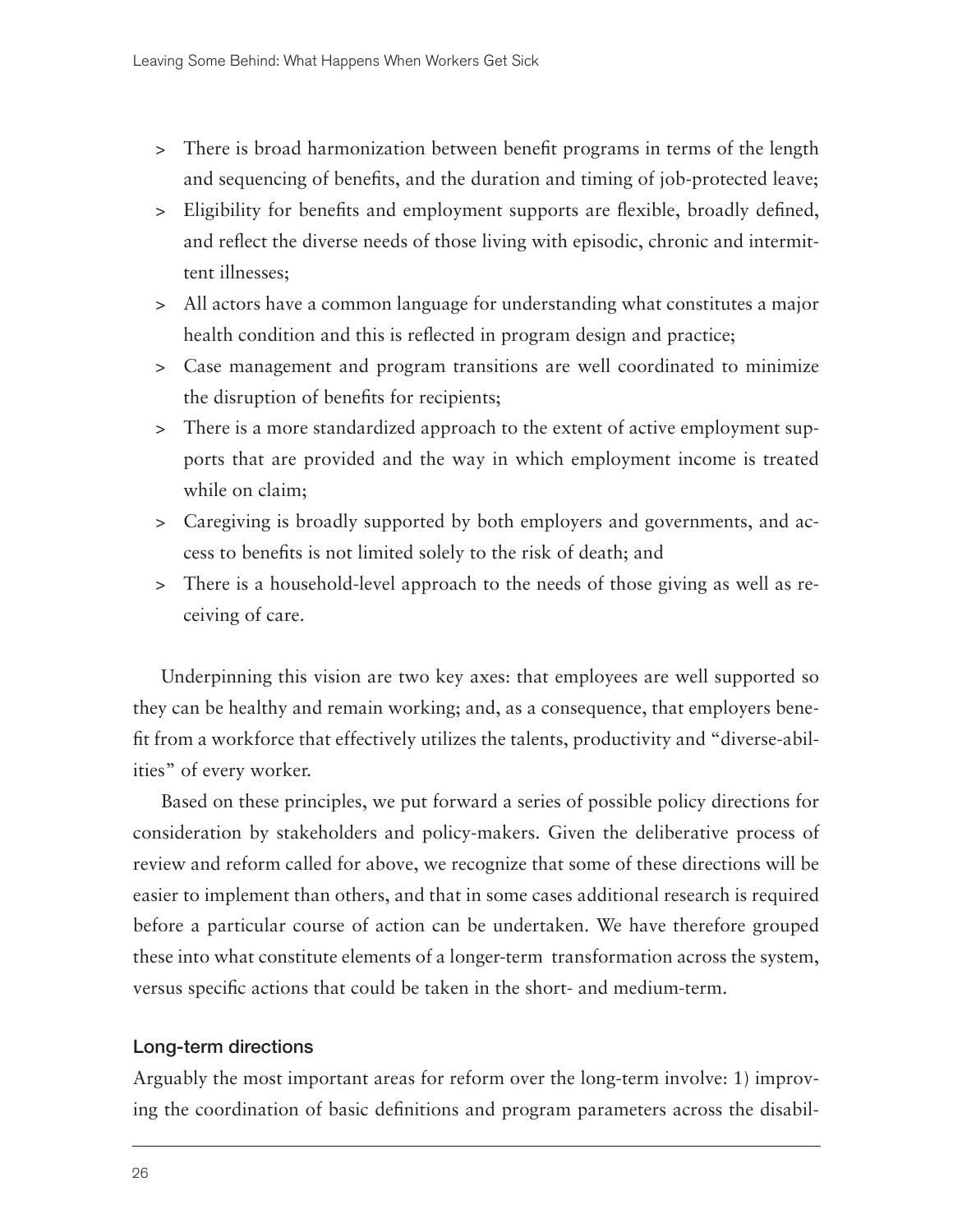ity support system, and 2) enhancing the breadth and quality of disability insurance coverage within the labour market.

Achieving a better coordinated and more integrated system of benefits will, as already mentioned, require an extensive engagement on the part of government, the private sector and stakeholders in order to arrive at some consensus on how eligibility definitions and the sequencing of benefits can be made more consistent and robust. Over the last several decades there have been several attempts on the part of various provincial and federal governments to initiate a similar kind of coordination process. While these have brought about some needed reforms, clearly we are left with a system that operates in piecemeal and even, at times, at cross-purposes. Surmounting these same challenges will require a process that begins not from the perspective of who should do and fund what, but rather how better outcomes can be achieved for individuals and families. For this to succeed the federal government must be a champion. Given the sheer magnitude of both CPP-D and EI sickness benefits within the broader income support system for persons with disabilities it would be impossible for this vision to be achieved in the absence of federal leadership.

It is critical that this engagement process include not just ministries responsible for the delivery of social assistance and employment support benefits, but also provincial and territorial ministries of labour, as well as insurance regulators and other relevant parties.

The second major problem that must be addressed over the long-term is to improve disability insurance coverage so that all workers have access to an adequate standard of income replacement, reasonable benefit duration in order to cover both short and long-term insurance needs, and active labour market supports to help facilitate or maintain employment. Here, governments have a number of options, which could include either enhancing EI sickness benefits so they are more directly on par with what is offered in the private market or, at the other end of the spectrum, adopting a formal insurance mandate that could even potentially remove the need for the EI sickness program. Under the latter option, federal and provincial governments would establish a series of common conditions and minimum benefit parameters that insurance providers would be required to meet. In either case, we recognize Canada begins from a framework in which private insurance is considered to be the primary benefit unit for most workers. Any enhancements in both coverage and quality should seek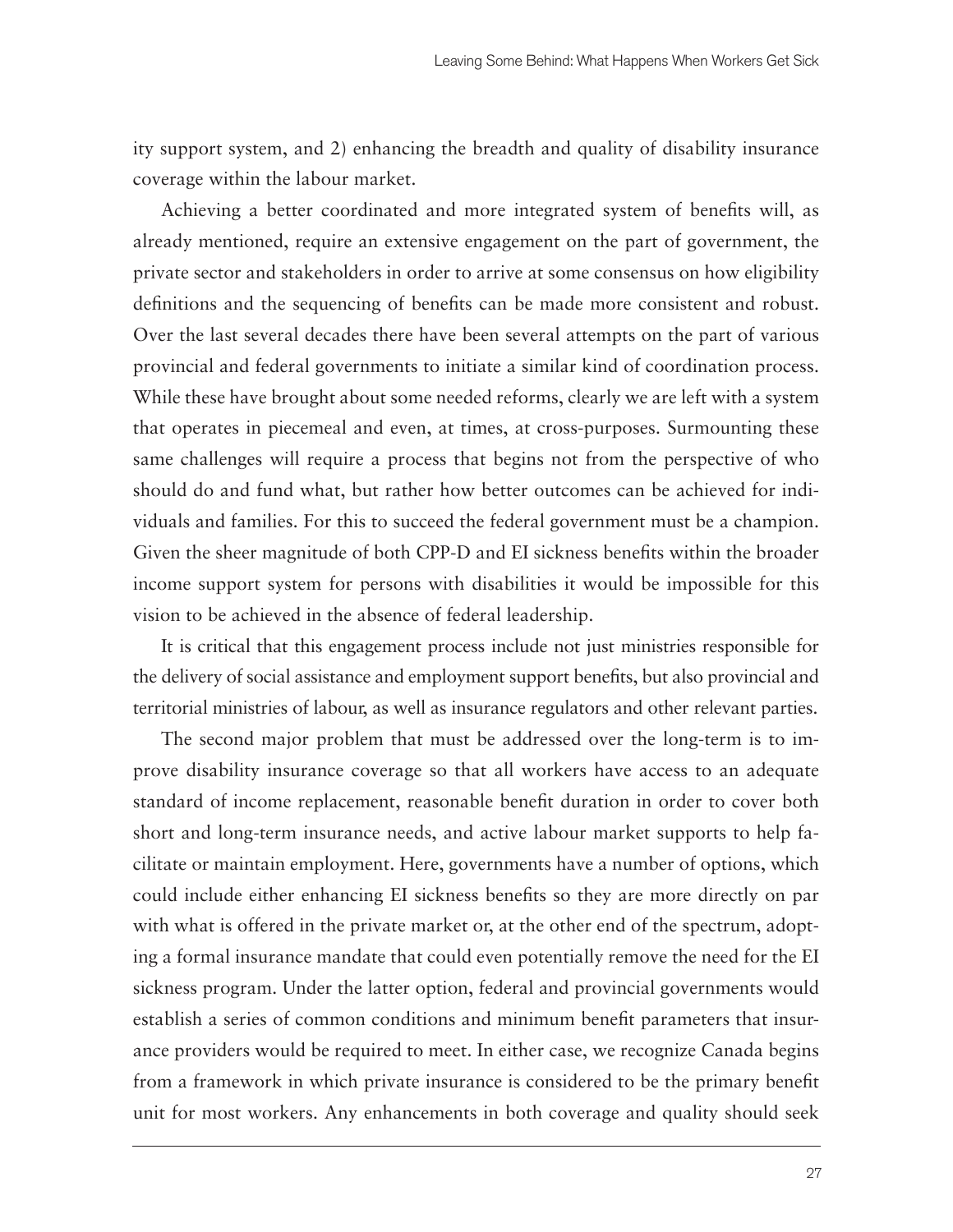opportunities to enhance benefits within this framework.

In thinking about how to increase private disability coverage it is noteworthy that Canada already provides a direct financial incentive — the EI Premium Reduction Program — to employers who offer disability insurance benefits which are equal to or better than what is offered by EI. While the program has received broad take up among employers who already offer group disability benefits, it is not clear what direct impact it has had on expanding insurance coverage across the labour market . Indeed, one participant during the roundtable cited an anecdotal example of an employer interested in exploring options for an insurance product that would carve out the portion of sickness benefits provided by EI. Under this model, short-term insurance coverage would begin only after EI benefits are fully exhausted, thereby making the public program the first payer. While there are no specific examples where this is known to have been implemented, it illustrates the critical need for the federal government to carefully examine the effectiveness of different mechanisms for expanding private coverage while ensuring consistency in benefit design.

However governments approach the coverage problem, there is also a need to ensure that the duration of benefits in both public and private programs eliminate any potential gaps in the hand-off between short- and long-term insurance. The simplest way to address this would be to expand the basic short-term benefit period from 15 to 26 weeks, a change which would also be consistent with the newly-enhanced CCB provisions. While such an enhancement would provide a more resilient and coherent income support system, we do recognize the potentially significant fiscal implications this may impose, both in terms of potentially encouraging a longer claim and any potential substitution of privately insured beneficiaries into the public system.

To mitigate some of these concerns, the federal government may wish to consider implementing this enhancement as part of a distinct tranche of benefits, in between the current basic EI sickness provision and CPP-D. Under such an arrangement, beneficiaries who exhaust the first set of short-term benefits (e.g. EI) would be streamed to a follow-up medical certification to determine the extent and severity of an ongoing illness and, if necessary, to place them on this new supplemental benefit program. Combined with appropriate support services, this check-in point could be used as the basis for developing a return-to-work plan for beneficiaries and help clarify future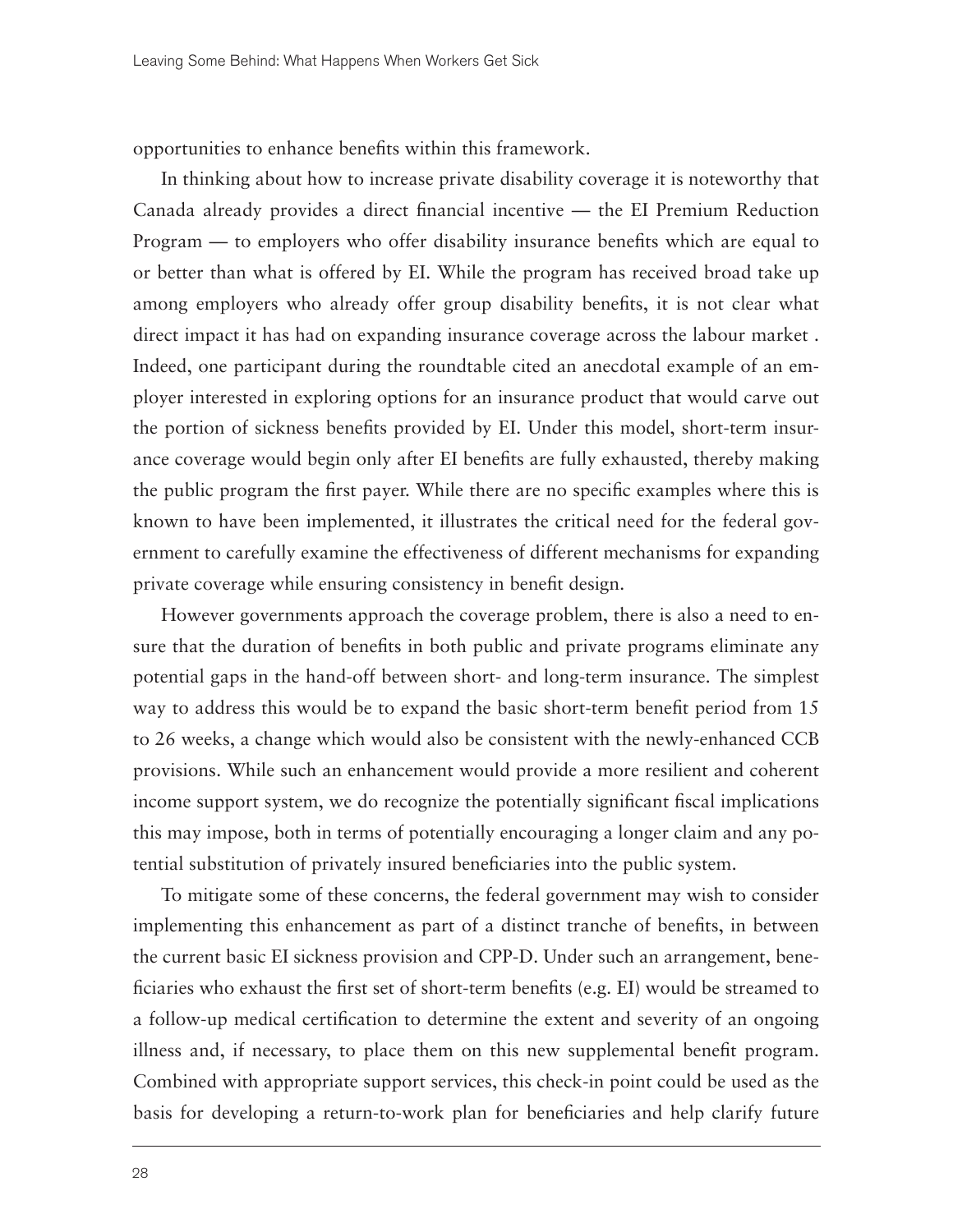transitions over the course of their claim journey. The government will need to consider various regulatory options to ensure that substitution is minimized.

Federal, provincial and territorial governments should look to this enhancement as an opportunity to have a broader conversation about the length of time that sick leave should be protected under employment law. To the extent the federal government can replicate the success of the CCB in leveraging a series of coordinated changes to provincial and territorial employment standards this conversation should be pursued.

Other changes to enhance the flexibility of benefit design must also be explored. For the federal government this could involve the potential introduction of an earnings disregard within the EI sickness program (or access to Working While on Claim), and an expanded earnings disregard, clearer earnings claw-back rules and greater return to work accommodations within CPP-D. Ultimately, this must be part of a coordinated effort with provincial and territorial governments to arrive at an integrated and consistent approach. In the next section we present more modest changes that can be implemented in the short-term to similarly encourage successful re-employment.

#### Immediate reforms

Reorienting employment and income support policy will be a long process. In the short term, there are important and achievable things that can be done which would improve the current system. Let us briefly comment on two such actions.

Consistent with the long-term objectives of a more flexible and active approach toward employment, the federal government should begin to introduce a series of support services into the EI sickness program in order to help facilitate return to work. While it may not be possible to replicate the full range of supports available within private insurance programs, a revised program should ideally incorporate the following elements. Many of these supports exist elsewhere within EI and would simply involve opening them up to claimants of sickness benefits, including:

- > work-sharing benefits so that employers are able to help a worker dealing with an illness retain employment;
- > active labour market supports; and
- > funding support to help employers with job modification and job retention for workers recovering from an illness.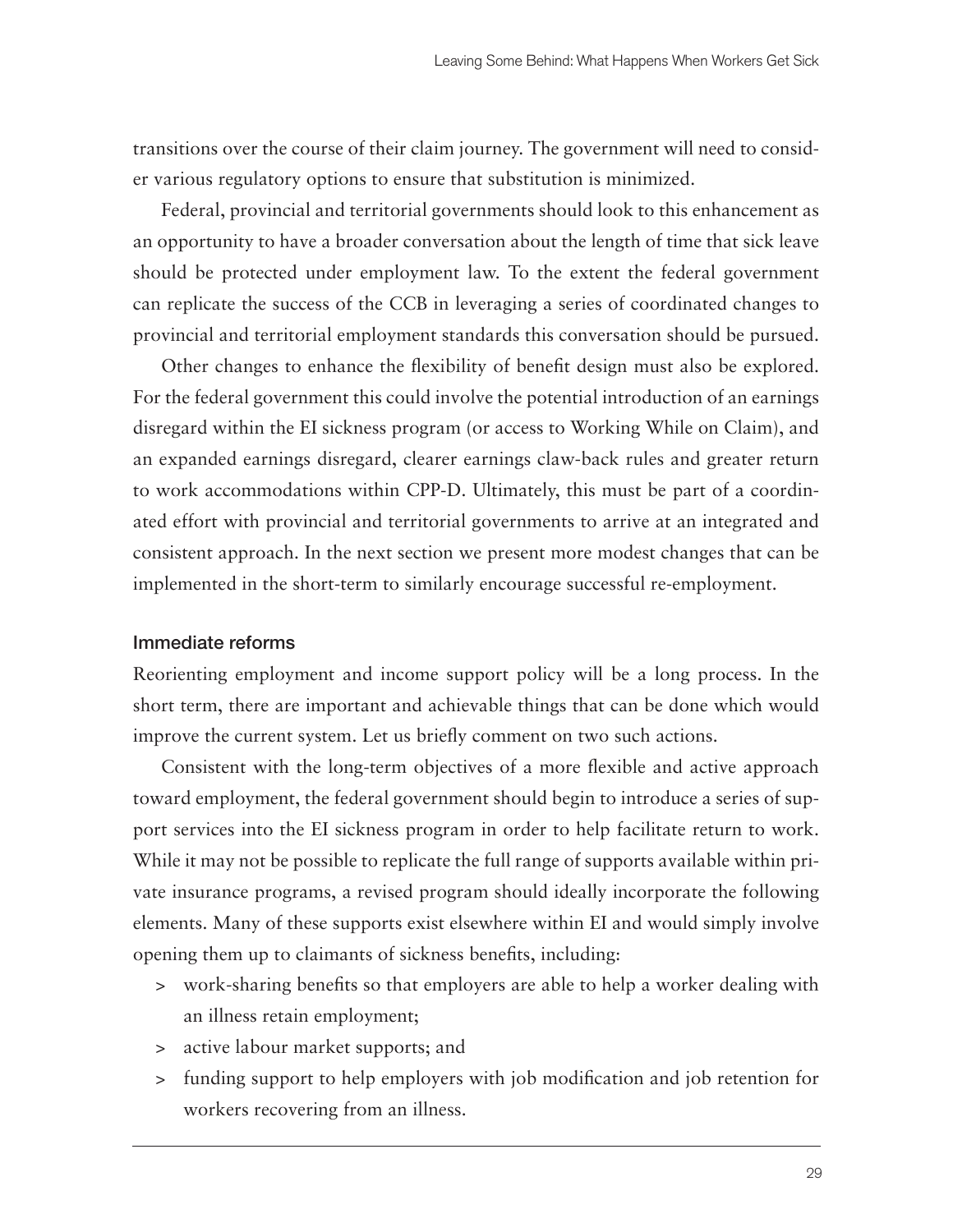In addition, the federal government should also consider establishing a center of expertise to help disseminate information to employers on their respective duties, potential best-practices and available resources to draw on when a worker experiences a health shock and may require a leave from or accommodation to their work.17 This could potentially build on the newly created network, Canadian Business SenseAbility, an employer network supported by ESDC to help promote the hiring of persons with disabilities.

#### Plugging knowledge gaps

Based on the issues and literature presented in this paper it is evident there are many areas in which we simply do not know enough. These must be resolved if the policy directions and long-term vision we have described are to be implemented effectively. From the roundtable and subsequent research carried out in preparing this paper we see the following items as research priorities for both stakeholders and policy-makers. All should be actioned as soon as possible.

- > Statistics Canada, in consultation with ESDC and the Office of the Superintendent of Financial Institutions, should introduce a survey on private disability insurance plans, preferably with workplace level data. Today there is virtually no publicly available information regarding the profile of benefit design, membership, and benefit take-up or use across industries and occupations. Given the significance of private insurance in the provision of disability benefits in Canada this gap in knowledge represents a major impediment to effective policy development. Ideally, Statistics Canada should develop survey data comparable to the annual Pensions in Canada product.
- > Research should be undertaken using administrative data to examine, longitudinally, how public sickness and disability benefits are used. This research would help to shed light on what happens to individuals and families when EI benefits are exhausted, and whether and to what extent there are differential outcomes between individuals who are served by EI and other programs such as social assistance and CPP-D. To the extent this can be supplemented with data from private insurers this would be ideal.
- > ESDC, working in collaboration with provincial and territorial governments, should undertake both qualitative and quantitative research to understand how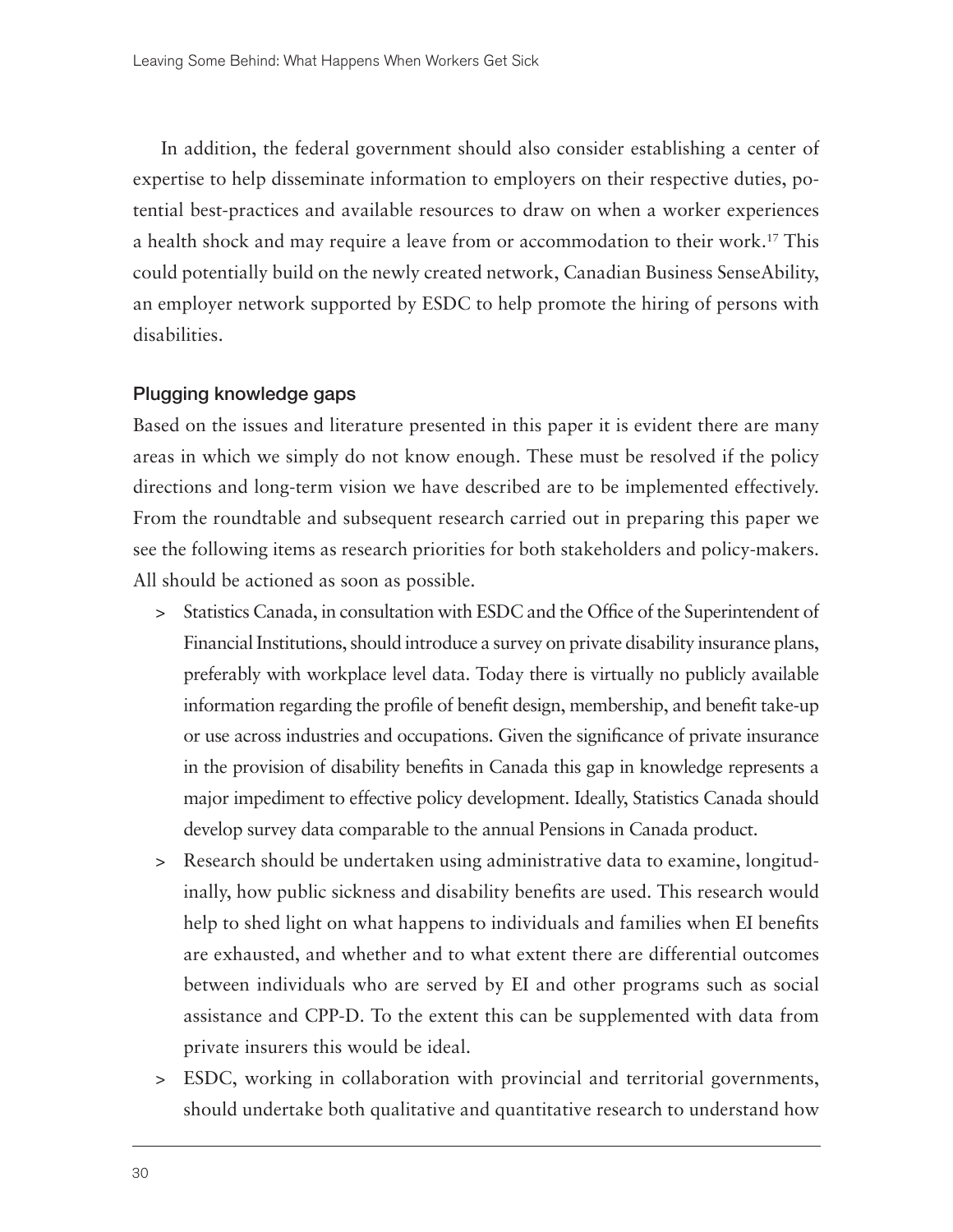employers make decisions about the provision of disability insurance and workplace accommodations, and the impact that such programs have on employee retention, productivity and wellness. This would ideally build on the federal government's existing efforts to document and promote the business case related to the hiring of persons with disabilities and the provision of support to caregivers.

- > Statistics Canada should adjust the Canadian Survey on Disability to better incorporate a definition of episodic, acute and chronic illnesses (see figure 1).
- > Health stakeholders should collaborate to share data and undertake a common survey on the employment and earnings profile of Canadians with episodic, acute and chronic illnesses. To the extent possible this should be done in a way that lays the groundwork for similar joint partnerships with Statistics Canada. Stakeholders should not wait to take the initiative.
- > As part of the inter-government engagement process described earlier, the federal, provincial, and territorial governments should begin to experiment with various options to enhance basic income support. This could include possible initiatives involving the refundability of the Disability Tax Credit or a pilot study involving an experiment with minimum income. These pilot projects were seen by many as an opportunity to provide clarity for stakeholders and policy-makers as to the role that income support plays in an individual's recovery and attachment to work.

# **Conclusion**

As Canada enters a period in which demographic change will increase the cost and prevalence of absenteeism due to illness, it is important that workers and employers are properly insured to deal with these risks. While Canada's current system of income and employment support does help many Canadians dealing with illness access the help they require, too many are still left behind.

Though a majority of Canadian workers are adequately covered by private disability insurance, a large portion of the labour market has no coverage and must therefore rely on a host of different public programs which, in some cases, may provide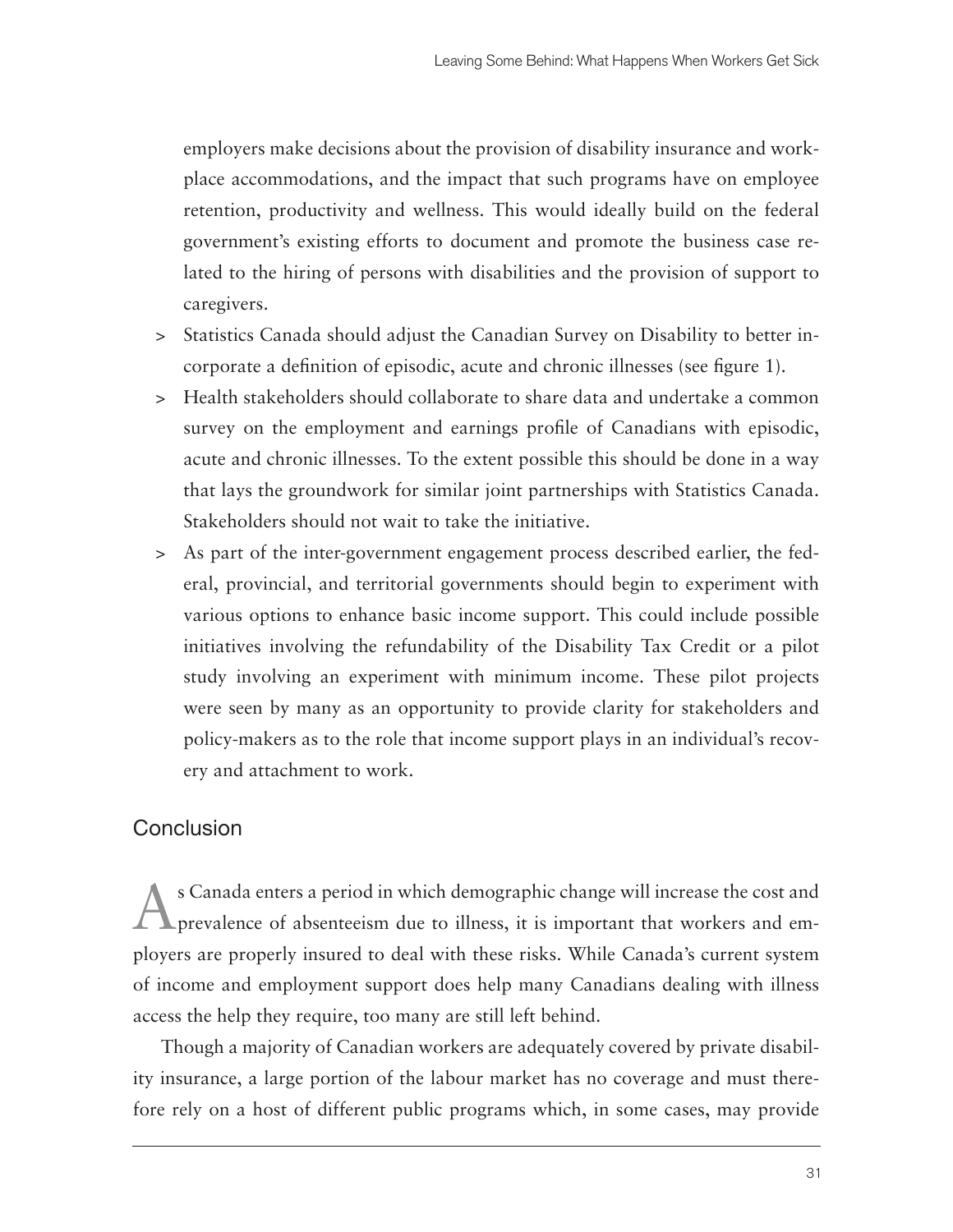inadequate support and are often characterized by poor coordination and a relatively passive approach toward employment support. These reflect problems of design, coordination and inadequate flexibility, such that where one works and the nature of one's impairment can dictate how effectively income and employment needs will be supported during the period of illness. This situation is neither fair nor an effective approach if we are to support all Canadian workers in realizing their potential.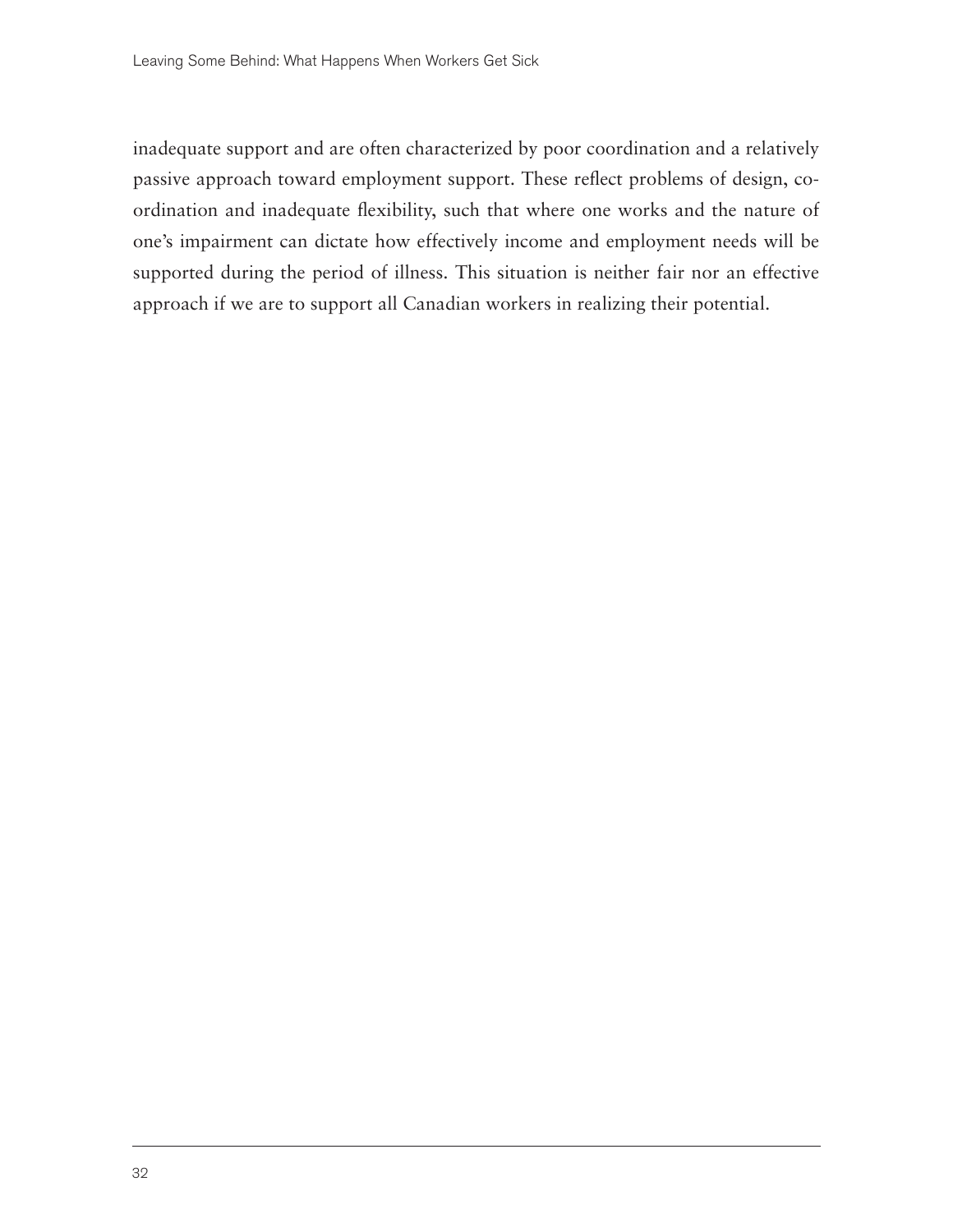# Appendix A: Roundtable Program

# Income and Employment Needs of Persons Dealing with Illness: ROUNDTABLE

Wednesday June 17, 2015 8:30 a.m. – 4:00 p.m.

# Rideau Club 99 Bank Street, 15<sup>th</sup> Floor, Ottawa

## *Program*

| $8:00 - 8:30$ a.m.               | Continental breakfast – buffet                                                                                                     |
|----------------------------------|------------------------------------------------------------------------------------------------------------------------------------|
| $8:30 - 8:45$ a.m.               | Welcome and introduction                                                                                                           |
| $8:45 - 9:30$ a.m.               | Session $1$ – Framing the issues                                                                                                   |
|                                  | Opening presentation<br>Tyler Meredith (Institute for Research on Public Policy)                                                   |
|                                  | Reactions, comments<br>Annette Ryan (Employment and Social Development Canada)<br>Neil Pierce (MS Society)                         |
| $9:30 - 10:45$ a.m.              | Session 2 – Insurance and income support                                                                                           |
|                                  | Presenters<br>Paula Allen (Morneau Shepell)<br>Kathryn Gregory (Sun Life Financial)<br><b>John Stapleton</b> (Open Policy Ontario) |
|                                  | Discussant<br>Emile Tompa (Institute for Work and Health)                                                                          |
| $10:45 - 11:00$ a.m. Break       |                                                                                                                                    |
| $11:00$ a.m. $-$<br>$12:00$ p.m. | Session 3 – Employment support: Leaving and returning to<br>work                                                                   |
|                                  | Presenters<br>Adele Furrie (Adele Furrie Consulting Inc.)<br>Maureen Haan (Canadian Council on Rehabilitation and Work)            |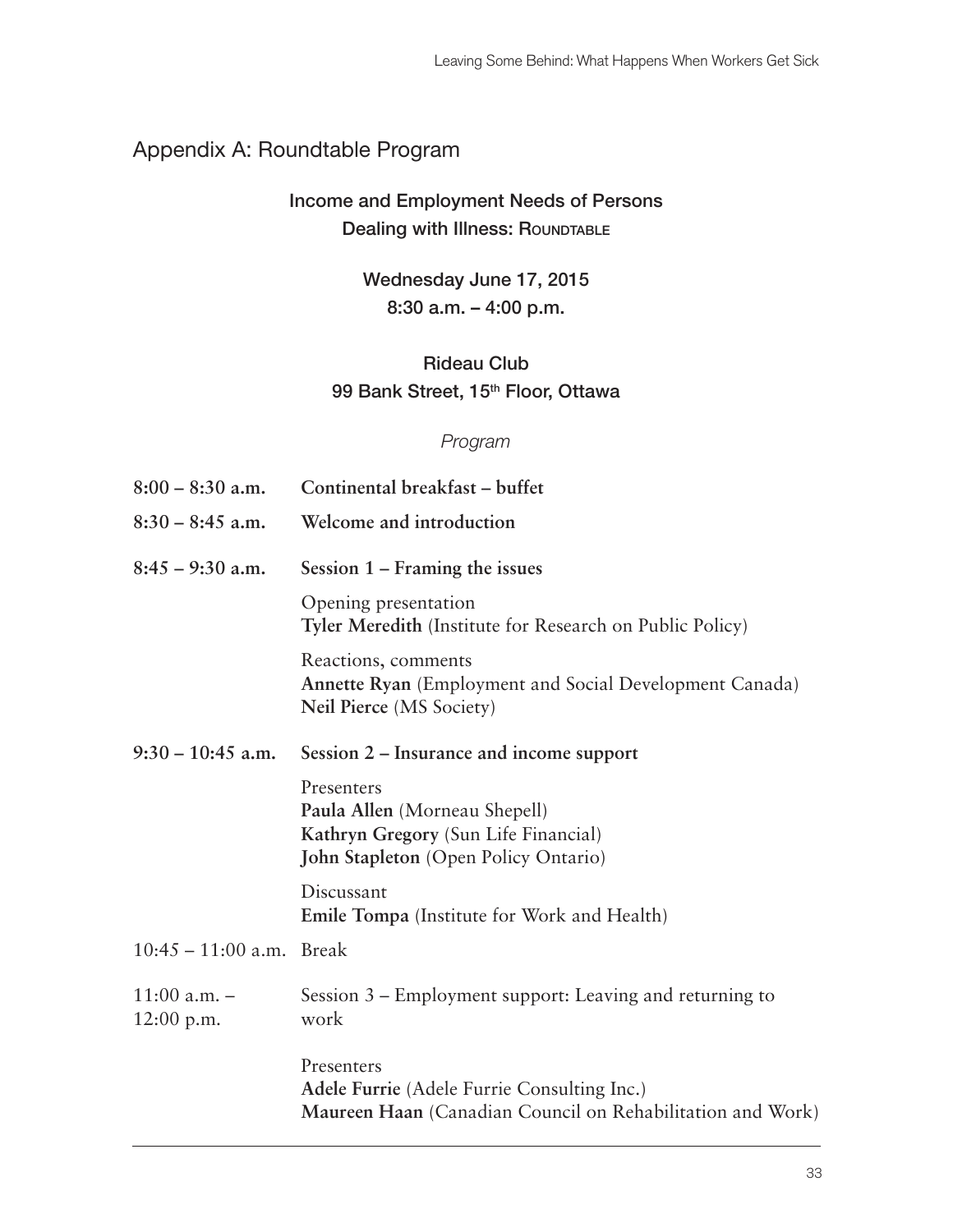|                                    | $12:00 - 12:30$ p.m. Session 4 – Lived experience                                                                                                             |
|------------------------------------|---------------------------------------------------------------------------------------------------------------------------------------------------------------|
|                                    | Sharing the perspectives of families and stakeholders                                                                                                         |
| $12:30 - 1:15$ p.m. Lunch – buffet |                                                                                                                                                               |
| $1:15 - 2:30$ p.m.                 | Session $5 -$ Assessing the policy options                                                                                                                    |
|                                    | Discussants<br><b>Herb Emery</b> (School of Public Policy, University of Calgary)<br>Nora Spinks (Vanier Institute of the Family)<br>Peter Hicks (Consultant) |
| $2:30 - 3:30$ p.m.                 | Session 6 – Developing a roadmap                                                                                                                              |
|                                    | Facilitated roundtable discussion                                                                                                                             |
| $3:30 - 4:00$ p.m.                 | Concluding remarks                                                                                                                                            |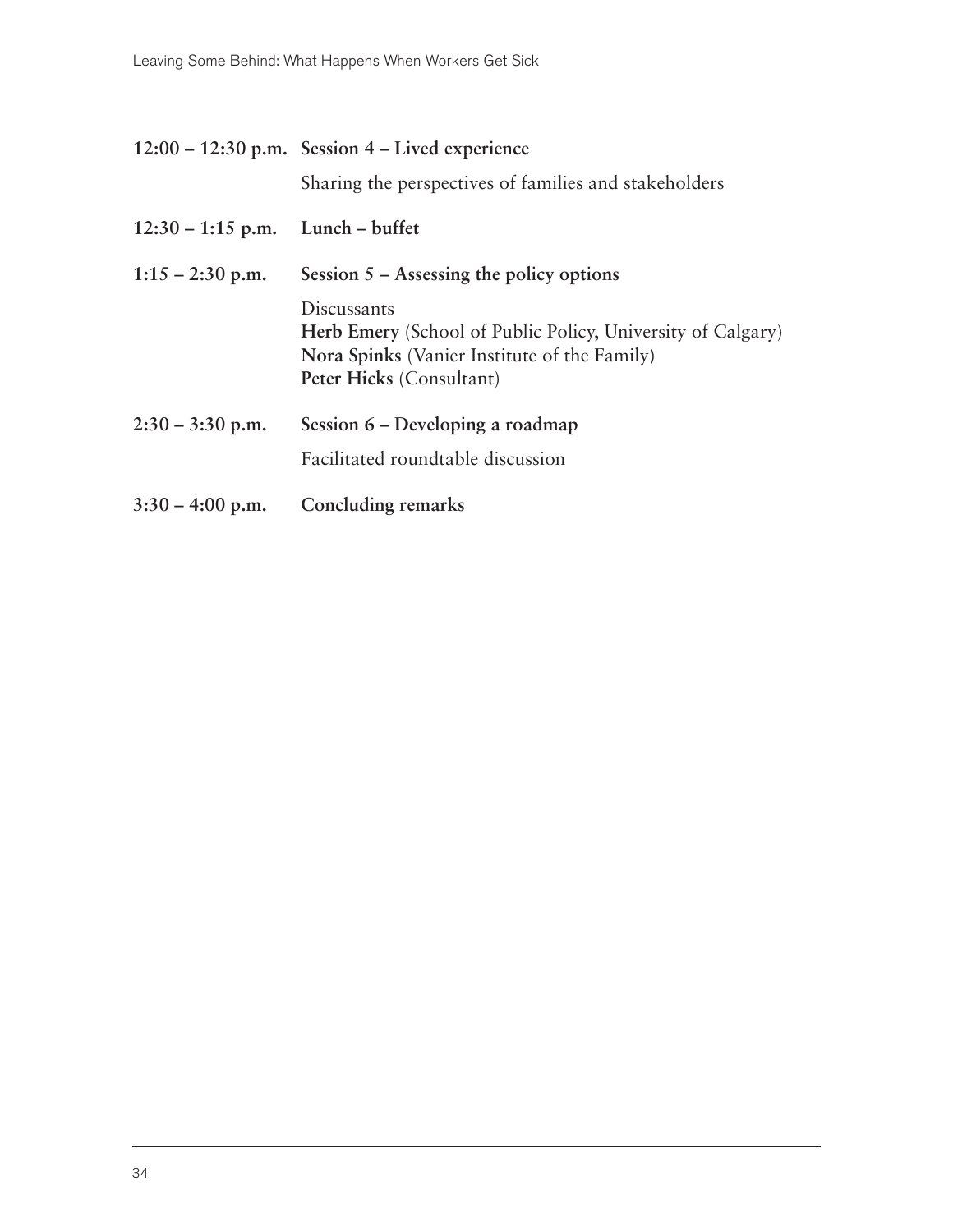# Appendix B: Participant List

| Owen Adams            | Canadian Medical Association                                      |
|-----------------------|-------------------------------------------------------------------|
| Paula Allen           | Morneau Shepell                                                   |
| Sara Bergen           | Mental Health Commission of Canada                                |
| Andrew Brown          | Employment and Social Development Canada,                         |
|                       | Government of Canada                                              |
| Gillian Campbell      | Canada Pension Plan Disability Program, Government of<br>Canada   |
| Warren Comeau         | Rehabilitation Alternatives Limited                               |
| Marcelle Crouse       | Ministry of Labour, Government of Ontario                         |
| Laurie Down           | Canadian Life and Health Insurance Association                    |
| Herb Emery            | School of Public Policy, University of Calgary                    |
| Patricia Emery        | Social Sciences and Humanities Research Council of Canada         |
| Adele Furrie          | <b>Adele Furrie Consulting</b>                                    |
| Rebecca Gewurtz       | School of Rehabilitation Science, McMaster University             |
| Joyce Gordon          | Neurological Health Charities Canada, and Parkinson               |
|                       | Society Canada                                                    |
| Kathryn Gregory       | Sun Life Financial                                                |
| Maureen Haan          | Canadian Council on Rehabilitation and Work                       |
| Peter Hicks           | Consultant                                                        |
| Sung-Hee Jeon         | <b>Statistics Canada</b>                                          |
| Elizabeth Kwan        | Canadian Labour Congress                                          |
| William MacMinn       | Finance Canada, Government of Canada                              |
| <b>Tyler Meredith</b> | Institute for Research on Public Policy                           |
| Nancy Milroy-Swainson | Employment and Social Development Canada,                         |
|                       | Government of Canada                                              |
| Denise Page           | <b>Canadian Cancer Society</b>                                    |
| Neil Pierce           | MS Society of Canada                                              |
| Wendy Porch           | Canadian Working Group of HIV and Rehabilitation                  |
| Annette Ryan          | Employment and Social Development Canada,<br>Government of Canada |
| Susan Scotti          | Canadian Council of Chief Executives                              |
| Nora Spinks           | Vanier Institute of the Family                                    |
| John Stapleton        | Open Policy Ontario                                               |
| Nicole Stewart        | Conference Board of Canada                                        |
| Catherine Suridjan    | Canadian Caregiver Coalition                                      |
| Emile Tompa           | Institute for Work & Health                                       |
| Sherri Torjman        | Caledon Institute of Social Policy                                |
| Sarah Van Diepen      | Privy Council Office, Government of Canada                        |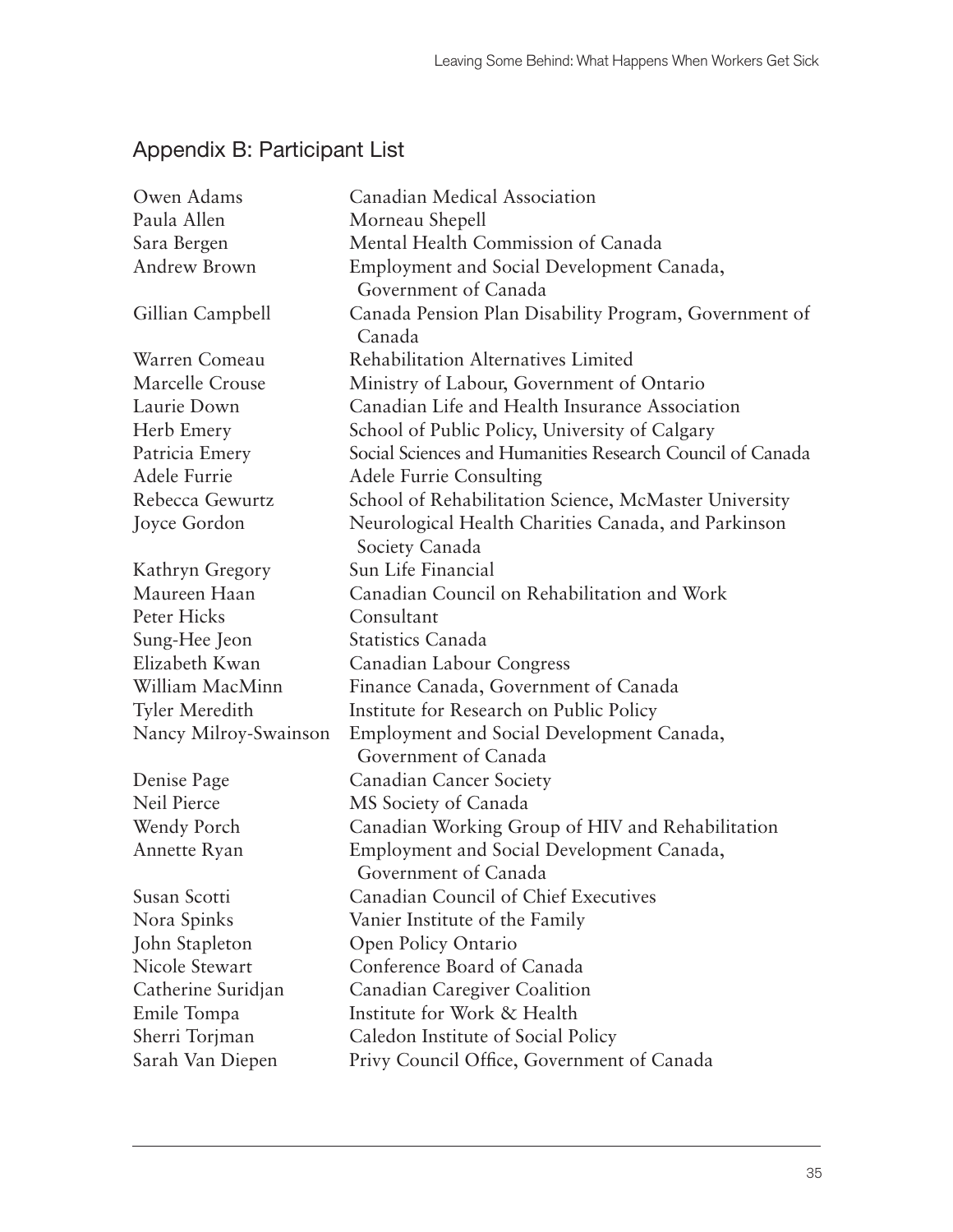# Appendix C: Episodic Conditions

- 1. Arthritis
- 2. Asthma
- 3. Cancer
- 4. Chronic Obstructive Pulmonary disease
	- > Chronic bronchitis
	- > Emphysema
- 5. Chronic fatigue syndrome
- 6. Chronic pain
- 7. Chronic inflammatory demeyelinating polyneuropathy (CIDP)
- 8. Crohns and Colitis
- 9. Diabetes
- 10.Epilepsy
- 11.Fibromyalgia
- 12.Hepatitis C
- 13.HIV/AIDS
- 14.Lupus
- 15.Mental health conditions
	- > Depression
	- > Anxiety
	- > Bi-Polar Disorder
	- > Schizophrenia
- 16.Meniere's Disease
- 17.Multiple Sclerosis
- 18.Migraines
- 19.Parkinson's Disease
- 20.Systemic Exertion Intolerance Disease (SEID)

Source: Based on Episodic Disabilities Network (2015).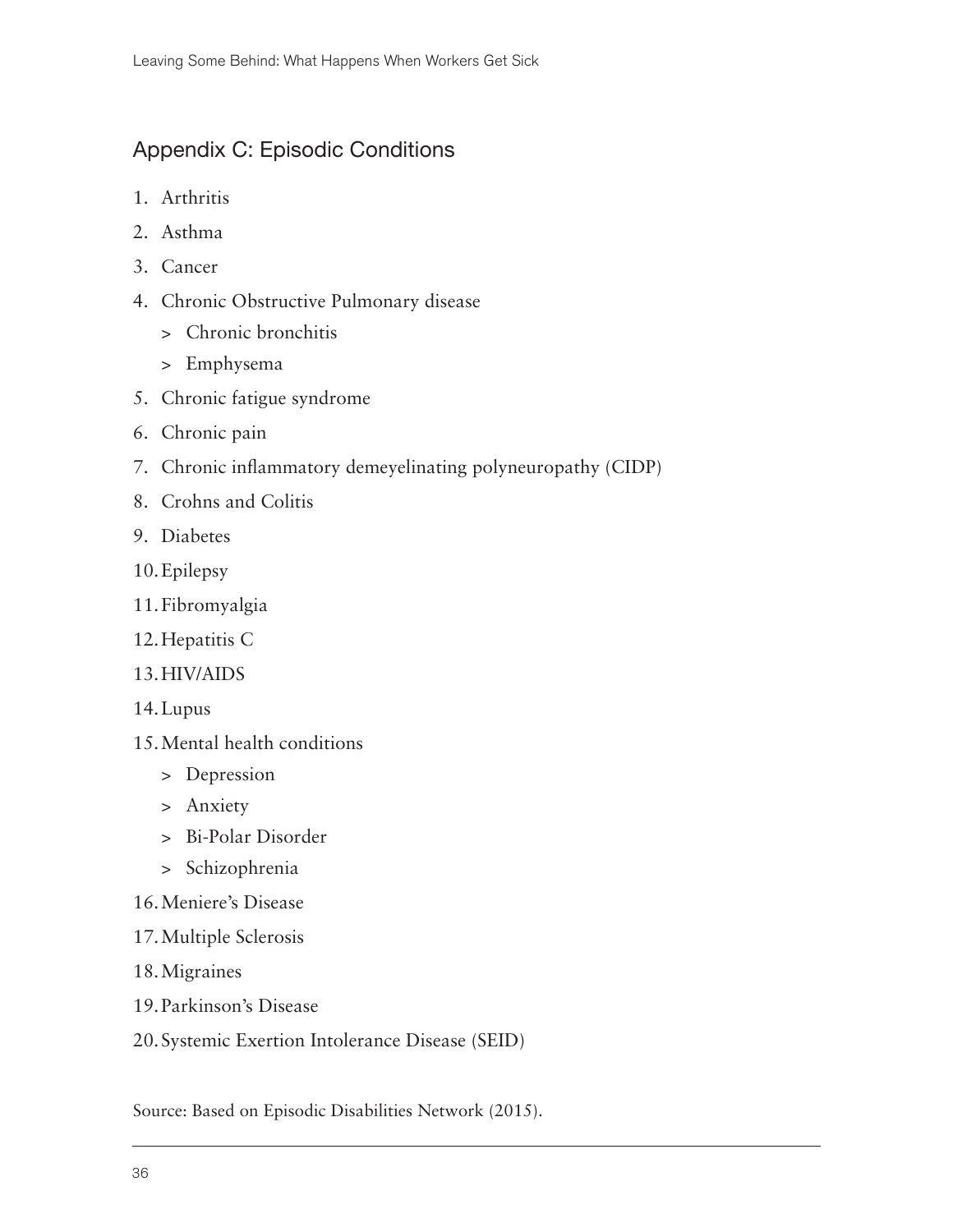## Appendix D: Personal Stories

## Employment insurance system is heavily flawed (Windsor Star)

I'm writing in regards to a disturbing situation involving the practices of employment insurance. I have a long-term illness which is a series of pockets of remission followed by relapses.

This deters me from working continually at times, even though I still trudge along and sometimes take on other part-time jobs to supplement my income. By society's standards, working against the odds to avoid being dependent on anyone or any system.

I went off work mid-May due to an "attack" as well as a back injury. I have not yet received a dime from EI, although I have provided all the necessary items.

It has recently been brought to my attention that the part-time job I had had for about six months, ending last October, was the reason for the delay. I quit because with my illness became too m–ch and was affecting my health, all the while working at my primary place of employment.

I do not think my "summer part-time position" should have any bearing on my claim now but oh, does it ever.

The government doesn't want people on assistance but here I am working, sometimes two jobs, but when I get sick I can't readily collect unemployment sick benefits. This system is heavily flawed and honestly, I wonder why I bother.

Good hard-working people overcome adversities only to get slapped in the face. I could easily go on disability but why should I?

Why should I take a lesser income? MICHELLE BALDWIN, Windsor

(Baldwin 2013)

\* \* \*

#### Interview with a family caregiver

"If you really need it financially, and you just have to get up and leave work, I mean… how are you going to survive getting through [the waiting period] without money?"

–family caregiver, interview from Evaluating Canada's Compassionate Care Benefit from the Perspective of Family Caregivers,

(Williams et al. 2010)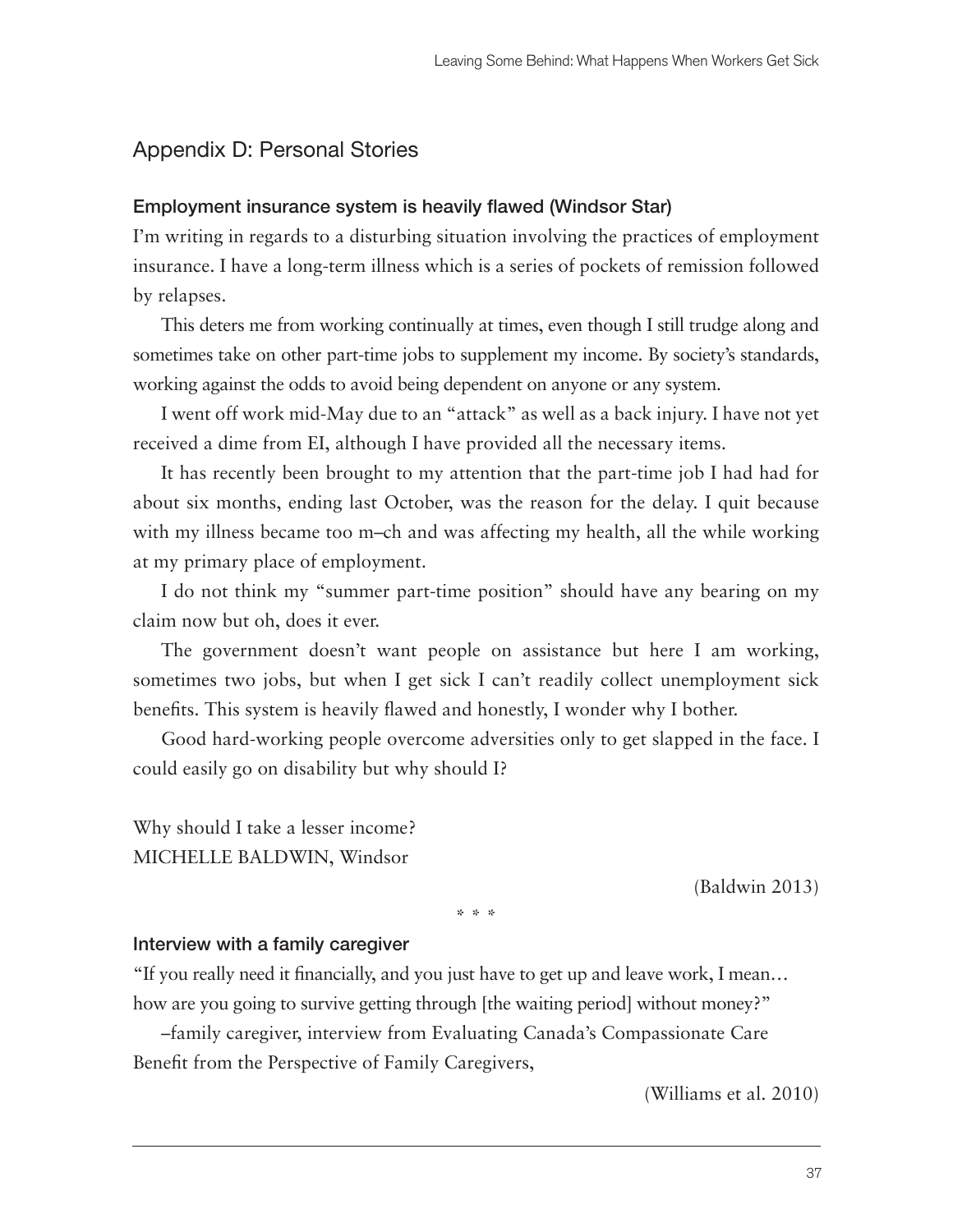# Notes

- 1. This paper has been prepared independently by the authors and reflects solely their views.
- 2. The IRPP thanks the MS Society of Canada, the Canadian Cancer Society and the Canadian Caregiver Coalition for their financial support in organizing this event.
- 3. To enable constructive conversation, the event was limited to 33 participants. Discussion was subject to the Chatham House Rule, and for that reason the workshop participants are cited anonymously. In certain places however the paper refers to content provided by specific presenters who were invited to give background analysis to help frame that event. The event program and participant list are available in Appendices A and B, respectively.
- 4. Statistics Canada, CANSIM table 282-0217
- 5. Based on Conference Board (2013a) estimates of a \$16.6 billion cost of absenteeism in 2012, scaled for the share of absenteeism among full-time employees related to personal illness or disability (CANSIM 279-0029).
- 6. The authors detect no change in the hours worked by wives of men who develop a disability.
- 7. There are minor variations in the definition of a "close family member" and the period of time one needs to have worked for an employer before qualifying.
- 8. For an international comparison of paid sick leave policies across 158 countries, see Schliwen et al. (2011).
- 9. The rebate is determined by the broad characteristics of the plan offered by the employer (based on a series of common categories) and the estimated savings to the public system generated by the respective plan type. The estimated savings used to calculate the rebate come from an actuarial assessment performed by the Chief Actuary of Canada.
- 10. Assuming that rates of participation in the premium reduction plan remained stable from 2006 to today.
- 11. For case studies and additional resources, readers should consult the Canadian Council

on Rehabilitation and Work, and the Conference Board of Canada.

- 12. For one such example of a cancer patient see Tomlinson (2011).
- 13. This is presented simply for comparative purposes. To qualify for regular unemployment benefits the worker would still need to satisfy the appropriate conditions for a qualified job separation, with sufficient insurable hours during the prior reference period. They would also need to be available for and searching for work during the period of an unemployment claim, something which may not be possible due to the nature of impairment.
- 14. Between 2009 and 2014, employment among small, medium and large employers grew by 7, 13 and 6 percent, respectively (CANSIM 281-0041).
- 15. It is estimated that only about one percent of CPP-D claimants return to work in a given year.
- 16. For more on these differential outcomes see Stapleton and Procyk (2010).
- 17. A similar service, known as 'Fit for Work', is now in the process of being implemented across the U.K. as part of the Cameron government's recent update to the national strategy on work and health. The results of this process should be carefully assessed for learning and insights that might be applied here.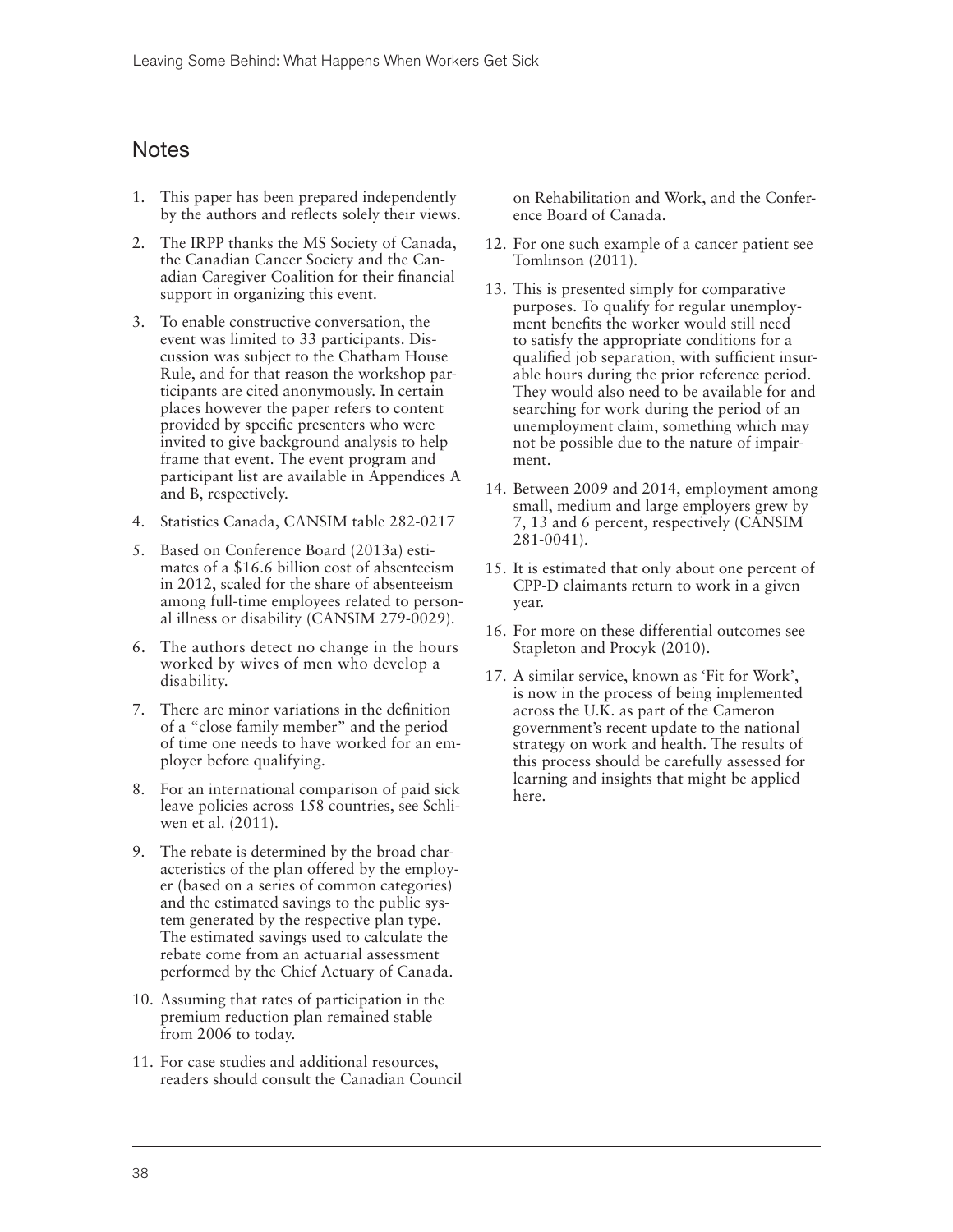## References

- Baldwin, W. (2013). "Employment Insurance System is Heavily Flawed: Letter to the Editor . *The Windsor Star.* July 4, 2013.
- Bray, G.M., D. Strachan, M. Tomlinson, A. Bienek and C. Pelletier (2014). *Mapping Connections: An Understanding of Neurological Conditions in Canada.* Ottawa: Public Health Agency of Canada.
- British Columbia Ministry of Social Development and Social Innovation (2015). "Earnings Exemptions." Date modified: March 19, 2015. http://www.eia.gov.bc.ca/factsheets/2006/Earnings\_Exemption.htm
- Campolieti, M. and C. Riddell (2012). "Disability Policy and the Labour Market: Evidence from a Natural Experiment in Canada, 1998-2006." *Journal of Public Economics*, 96(3-4): 303-16.
- Canada (2015). *Bill C-59, Economic Action Plan 2015 Act, No. 1. Part 3: Various Measures*, Division 4 - *Compassionate Care Leave and Benefits*. Ottawa: Department of Finance Canada.
- CIC (2015). "Labour Standards in Canada". Date modified: 12 May, 2015. http://www. cic.gc.ca/english/work/labour-standards.asp. Date accessed: June 3, 2015. Ottawa: Citizenship and Immigration Canada.
- CLHIA (2014). *Facts and Figures: Life and Health Insurance in Ontario*. Toronto: Canadian Life and Health Insurance Association. Date modified: March 19, 2015. http://clhia. uberflip.com/i/396037-life-and-health-insurance-in-ontario-2014-edition
- Conference Board (2013a). *Missing in Action: Absenteeism Trends in Canadian Organizations*. Ottawa: Conference Board of Canada.
	- $-$ (2013b). *Disability Management: Opportunities for Employer Action*. Ottawa: Conference Board of Canada.
- Episodic Disabilities Network (2015). "Episodic Disabilities Network (EDN) Episodic Conditions List". Toronto: Episodic Disabilities Network.
- ESDC (2015a). *Employment Insurance Monitoring and Assessment Report 2013/14*. Ottawa: Employment and Social Development Canada.

-(2015b). *When Work and Caregiving Collide: How Employers Can Support Their Employees Who Are Caregivers*. Ottawa: Employment and Social Development Canada.

- -(2013). *Summative Evaluation: Employment Insurance Premium Reduction Program, December 2009*. Ottawa: Employment and Social Development Canada.
- Fowler, H.S. (2011). "Employees' Perspectives on Intermittent Work Capacity: What Can Qualitative Research Tell Us in Ontario?" Report submitted to Human Resources and Social Development Canada. Ottawa: Social Research and Demonstration Corporation.
- Furrie, A. (2015). "Identifying the population." Presentation to IRPP Roundtable on Income and Employment Needs of Persons Dealing with Illness. June 17, 2015. Ottawa, ON.
- -(2010). *Towards a better understanding of the dynamics of disability and its impact on employment.* Ottawa: Adele Furrie Consulting Inc.
- Galarneau, D. and M. Radulescu (2009). "Employment among the disabled." *Perspectives on Labour and Income*, May 2009, catalogue no. 75-001-X. Ottawa: Statistics Canada.
- Gallipoli, G. and L. Turner (2011). "Household Responses to Individual Shocks: Disability and Labour Supply." Canadian Labour Market and Skills Researcher Network, Working Paper no. 23.
- Jeon, S.H. (2014). "The Effects of Cancer on Employment and Earnings of Cancer Survivors." Analytical Studies Branch Research Paper Series no. 362. Ottawa: Statistics Canada.
- Marshall, K. (2006). "On Sick Leave," *Perspectives on Labour and Income*, April 2006, catalogue no. 75-001-XIE. Ottawa: Statistics Canada.
- New York State Workers' Compensation Board (n.d.). *A Guide to Disability Benefits: Employee Benefits for Injuries and Illnesses off the Job in New York State*. Albany: New York State Workers' Compensation Board, Disability Benefits Bureau.